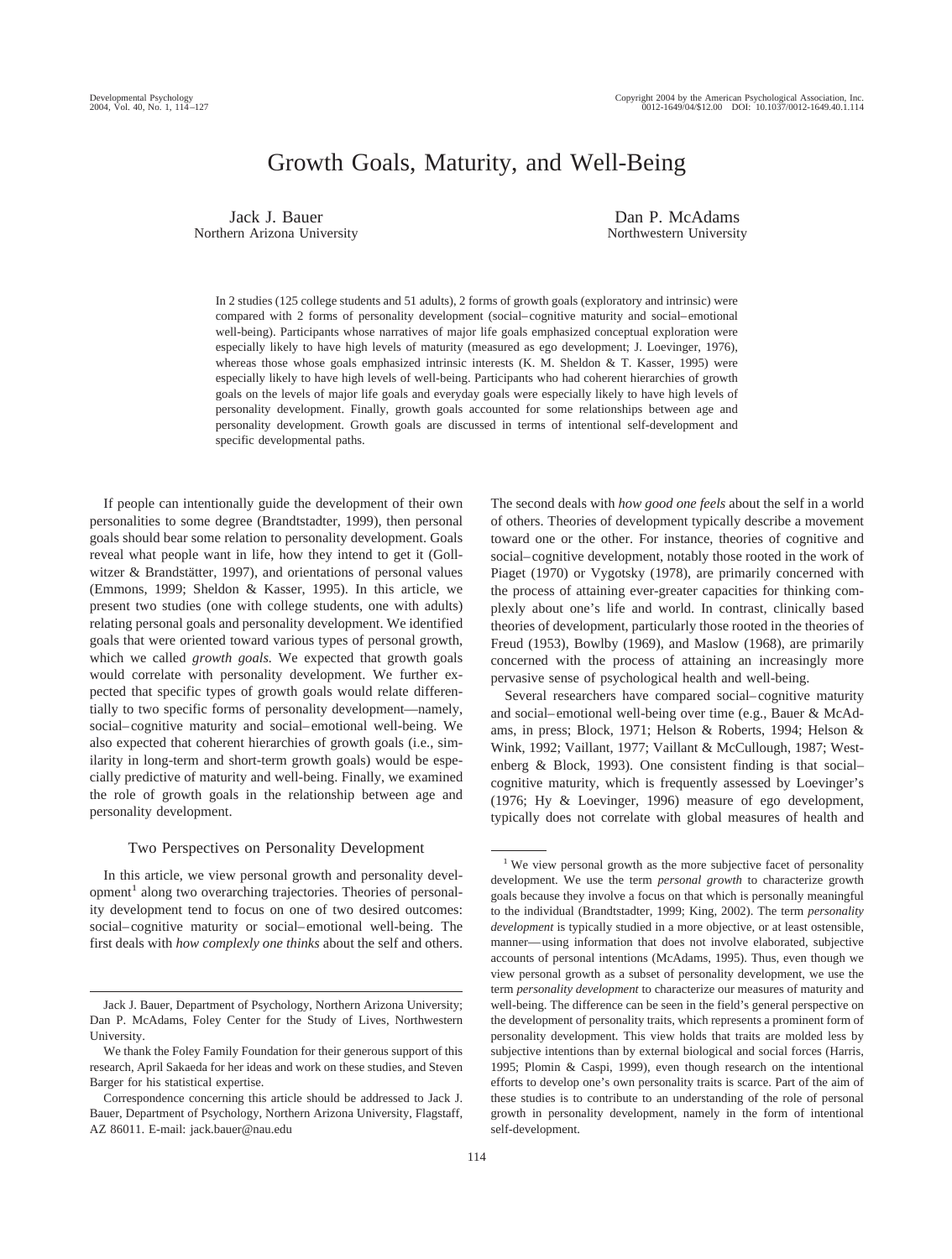well-being (e.g., Bauer & McAdams, in press; Bursik, 1991; King, Scollon, Ramsey, & Williams, 2000; Vaillant & McCullough, 1987; Westenberg & Block, 1993). In other words, the two facets of personality development seem to operate independently: People who can think complexly about their lives are just about as likely to be happy as unhappy.2

# *Social–Cognitive Maturity*

Theories of social–cognitive personality development address the individual's increasing ability to understand the self and others. These theories are frequently rooted in Piaget's (1970) theory of cognitive development or Vygotsky's (1978) theory of social– cognitive development. Theories stressing the social component of development claim that cognitive abilities could only form in the way and to the degree they do by virtue of social interaction (e.g., Turiel, Smetana, & Killen, 1991; Wertsch, 1991; Youniss, 1980). Damon and Hart (1988) outlined four stages of self-understanding development in childhood and adolescence, with each successive stage based on an increasing ability to consider and integrate the perspectives of other people over time when thinking about the self. Kohlberg's (1969) theory of moral development and Loevinger's (1976) theory of ego development extend social–cognitive development beyond adolescence into adulthood.

Loevinger's (1976) theory addresses the social–cognitive structures through which individuals organize their lives and world in increasingly complex ways. The stages or levels of ego development can be used not only to plot an individual's development over time but also to differentiate individuals. The measure of ego development (Hy & Loevinger, 1996) has been described as "one of the most comprehensive constructs in the field of personality development" (Westenberg & Block, 1993, p. 792). The levels of ego development mark important distinctions in the ways, and degrees of complexity with which, individuals understand the self, others, and social situations. For example, the prototypical person at the conformist level has a conscious preoccupation with appearances and behavior, whereas the person at the conscientious level is preoccupied with more internal qualities such as motives and achievements (Loevinger, 1993). Thus the person at the conscientious level is better equipped to understand the intentions, values, and relationships of the self and others. As another example, three personality prototypes—conflicted, traditional, and individuated—were found to map onto ego development, respectively, at the lower (impulsive and self-protective), middle (conformist, selfaware, and conscientious), and higher (individualistic, autonomous, and integrated) stages of ego development (John, Pals, & Westenberg, 1998). Recent research has shown that social– cognitive maturity may be related to adaptive qualities of personality but not to global measures of health and well-being. For instance, higher levels of ego development have been related to changes over time in levels of responsibility, tolerance, and achievement via independence (Helson & Roberts, 1994) as well as to ego resiliency and interpersonal integrity, but not to self-ease (Westenberg & Block, 1993). One study found that divorced women who showed improvement in their level of adaptation to the divorce in the first year also showed an increase in ego level, but ego level at any one time did not correlate with adaptation or well-being (Bursik, 1991).

# *Social–Emotional Well-Being*

Clinically based theories of human development—for example, psychoanalytic (Freud, 1953), object relations (Greenberg & Mitchell, 1983), attachment (Bowlby, 1969), psychosocial (Erikson, 1950/1994), and humanistic (Maslow, 1968) theories—typically address the individual's increasing ability to adjust to the social and emotional demands of everyday life. We are primarily concerned with the acquisition of well-being rather than with the avoidance or alleviation of difficulties such as depression (as in humanistic psychology and positive psychology; Maslow, 1968; Seligman & Csikszentmihalyi, 2000). Maslow (1968) claimed that people are oriented toward either growth or safety in their everyday lives and that a growth orientation more effectively facilitates psychological health and well-being. Humanistic psychologists claim that people who think about their lives predominantly in terms of certain values (e.g., wholeness, fairness, autonomy, empathy) are on the path to personal growth, that is, to greater levels of psychological health and well-being (Maslow, 1968; Rogers, 1961).

The research on intrinsic versus extrinsic goals (Kasser & Ryan, 1996; Sheldon & Kasser, 1995, 2001), which is based on selfdetermination theory (Deci & Ryan, 2000) and plays a role in both humanistic psychology and positive psychology, is most closely related to the present study. Briefly, intrinsic goals involve a concern for personal growth and eudaimonistic happiness, meaningful relationships, and contributing to society, whereas extrinsic goals involve a concern for money, status, and physical appearance. Intrinsic goals have an established relationship to well-being (e.g., Kasser & Ryan, 1996; Sheldon & Kasser, 1995, 2001). Furthermore, the coherence of higher and lower level goals has been found to hold unique relationships to well-being (Sheldon & Kasser, 1995). Finally, intrinsic goals have been found to be among those that mediate the relationship between age and wellbeing, suggesting that one reason older people were found to be happier was that they were more likely to have intrinsic goals (Sheldon & Kasser, 2001).

#### Growth Goals and Personality Development

# *Life Span Growth Goals*

In this study, we were especially interested in the growth orientations of people's major life goals. If any type of goal should relate to broad measures of personality development, major life

<sup>2</sup> Global measures of psychological health and well-being, unlike Loevinger's (1976) ego development, are generally not developmental per se, though they do measure degrees of the primary outcome desired in the clinically based theories of development. In this way, ego development and well-being can represent two broad facets of outcomes or attainments of personality development. Furthermore, by aligning maturity with social– cognitive development and well-being with social–emotional development, we do not mean to suggest that cognition and emotion are two entirely distinct properties. The ego development measure involves emotional concerns, and the well-being measures involve cognition (if only to evaluate one's well-being). However, the two measures do address more cognitive (how one thinks about the self and others) and more emotional (how one feels about the self in a world of others) phenomena, respectively, relative to each other.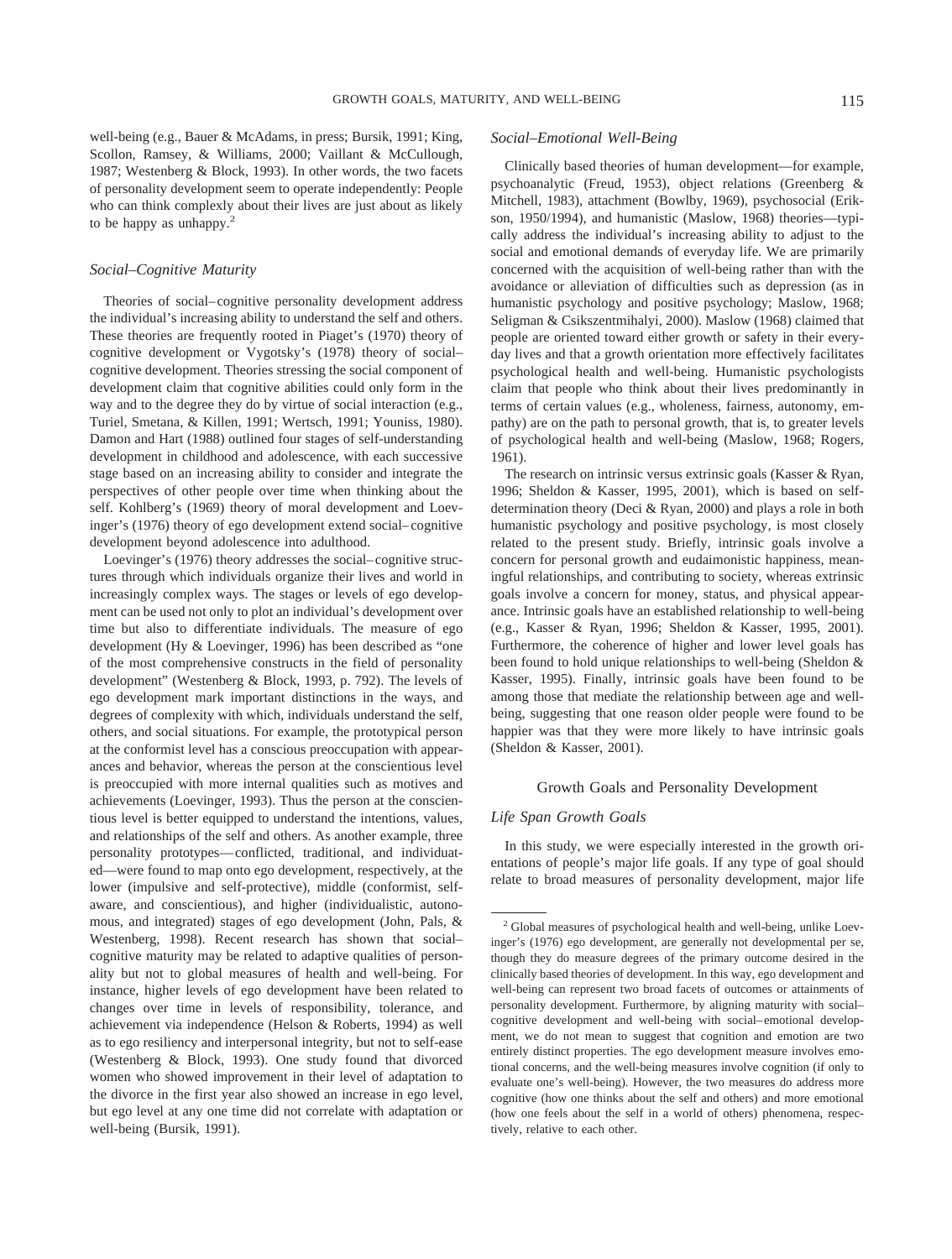goals should. We use the term *life span growth goals* to describe growth-oriented major life goals in order to emphasize the longterm (life span) nature of the goals in addition to the goals' orientation toward growth. In order to study life span growth goals that paralleled the two broad facets of personality (maturity and well-being), we operationally defined life span growth goals in two categories, exploratory life span growth goals and intrinsic life span growth goals. These two life span growth goals involved overt intentions to carry out the kinds of activities and mental processes that theoretically foster the two facets of personality development.

*Exploratory life span growth goals.* In the theories of social– cognitive maturity described earlier, the mechanisms of social– cognitive development involved some variant of Piaget's (1970) notions of assimilation and accommodation and extended them into the world of social interaction. For example, mechanisms of social–cognitive development involve the differentiation of new perspectives on the self and others as well as the integration of these perspectives into a new understanding of the self and the world that increases the individual's capacities for subsequent action (Bauer & Bonanno, 2001a; Block, 1971). We drew upon these developmental mechanisms to form the basis of exploratory life span growth goals, which involved the explicit expression of intentions to conceptually explore, integrate, deepen, or otherwise learn about new perspectives on the individual's life (see the Appendix and the Method section).

*Intrinsic life span growth goals.* Unlike theories of social– cognitive development, the clinically based theories of social– emotional development typically have not charted specific stages of attaining the target outcome (i.e., social–emotional well-being), nor have they clearly defined the key psychological mechanisms that foster social–emotional growth. However, Deci and Ryan's (2000) self-determination theory has specified one such mechanism: the enactment of (and even the mere striving to act on) values that promote autonomy, competence, and relatedness namely, the values or motivations known as intrinsic (as opposed to extrinsic). $3$  As the theory goes, as people act on intrinsic goals in an increasing variety of contexts, well-being should emerge more pervasively in their lives (Deci & Ryan, 2000). We based our definition of intrinsic life span growth goals on the operational definition of intrinsic goals. Intrinsic life span growth goals involved the overt expression of intentions to do things that were intrinsically motivating, such as to grow personally, to foster meaningful relationships, or to contribute something to society (Sheldon & Kasser, 1995; see the Appendix and the Method section).

*Note: Growth distinctions via goal narratives.* We note here that exploratory and intrinsic life span growth goals had some conceptual overlap—namely, both dealt with some form of personal growth. Thus, we expected that both types of growth goals would correlate with both maturity and well-being. However, exploratory life span growth goals dealt with a specifically cognitive form of growth (attaining new understandings), whereas intrinsic life span growth goals may have involved a concern for cognitive growth but not necessarily in an explicit manner. The key word here is *explicit.* In coding these goals, we looked for words that explicitly, not implicitly, referred to cognitive or social–cognitive growth, such as "exploring new ideas," "learning," and "deepening a relationship" (see Method section and

Appendix). Intrinsically oriented goals in general (e.g., Sheldon & Kasser, 1995) may implicitly involve some form of cognitive or meaning-based exploration, but such intentions are not always explicit in people's descriptions of goals. This point leads to the important fact that the life span growth goals were garnered from narrative data (see Method section). Personal narratives yield more information about how a person interprets a particular event or goal, particularly compared with more common measures of personal goals, such as personal strivings (Emmons, 1986) and personal projects (Little, 1989). Narratives of goals give a more refined view of what people are thinking when they say they have a particular goal and—more important for this study—of the reasons why they have the goal in the first place. Thus, narratives of goals allowed us to distinguish the specifically exploratory elements from the intrinsic elements of life span growth goals.

*Hypothesis 1.* We expected that life span growth goals would correlate with personality development. We made a specific prediction that exploratory life span growth goals would be especially tied to social–cognitive maturity (ego development; Hy & Loevinger, 1996) whereas intrinsic life span growth goals would be especially tied to well-being (Diener, Emmons, Larson, & Griffen, 1985; Ryff & Keyes, 1995). The reason for this is that exploratory life span growth goals involved an explicit concern for conceptual development, which is a key ingredient of ego development. Intrinsic life span growth goals involved an explicit concern for the types of things that have been shown empirically to correlate with well-being. In recent research on narratives of memories (rather than goals), we found support for a very similar hypothesis: Integrative versus intrinsic themes in adults' stories of major life transitions corresponded differentially and respectively with ego development and well-being (Bauer & McAdams, in press).

# *Hierarchical Coherence in Growth Goals*

*Goal hierarchies.* People have longer range and shorter range goals in life. Goals relating to maturity and happiness have been studied almost exclusively on a middle-range level of abstraction (Cantor & Kilhstrom, 1987)—that is, goals dealing not with major life goals (higher level) or with goals for what to do in the immediate moment (lower level), but rather with things such as everyday strivings (Emmons, 1986), personal projects (Little, 1989), and current concerns (Klinger, 1977). High, middle, and low here refer to levels of abstraction in terms of the breadth of time involved—longer term versus shorter term (Vallacher & Wegner, 1987). Goals on these different levels can be studied as hierarchically related (Carver & Scheier, 1999): Relatively longterm goals (such as life span growth goals) cannot be attained without taking smaller steps toward those goals; relatively shortterm goals (such as everyday growth goals; see below) can set those specific smaller steps into action if the aims are coherent with the higher level goals.

*Growth-goal coherence.* We measured growth goals on two levels of abstraction: life span growth goals and everyday growth goals. To measure everyday growth goals, we coded participants' personal strivings (Emmons, 1986) for growth orientations in a

<sup>3</sup> Deci and Ryan (2000) did not use the term *mechanism,* but intrinsic motivation in self-determination theory and research often functions as a cause of social–emotional development.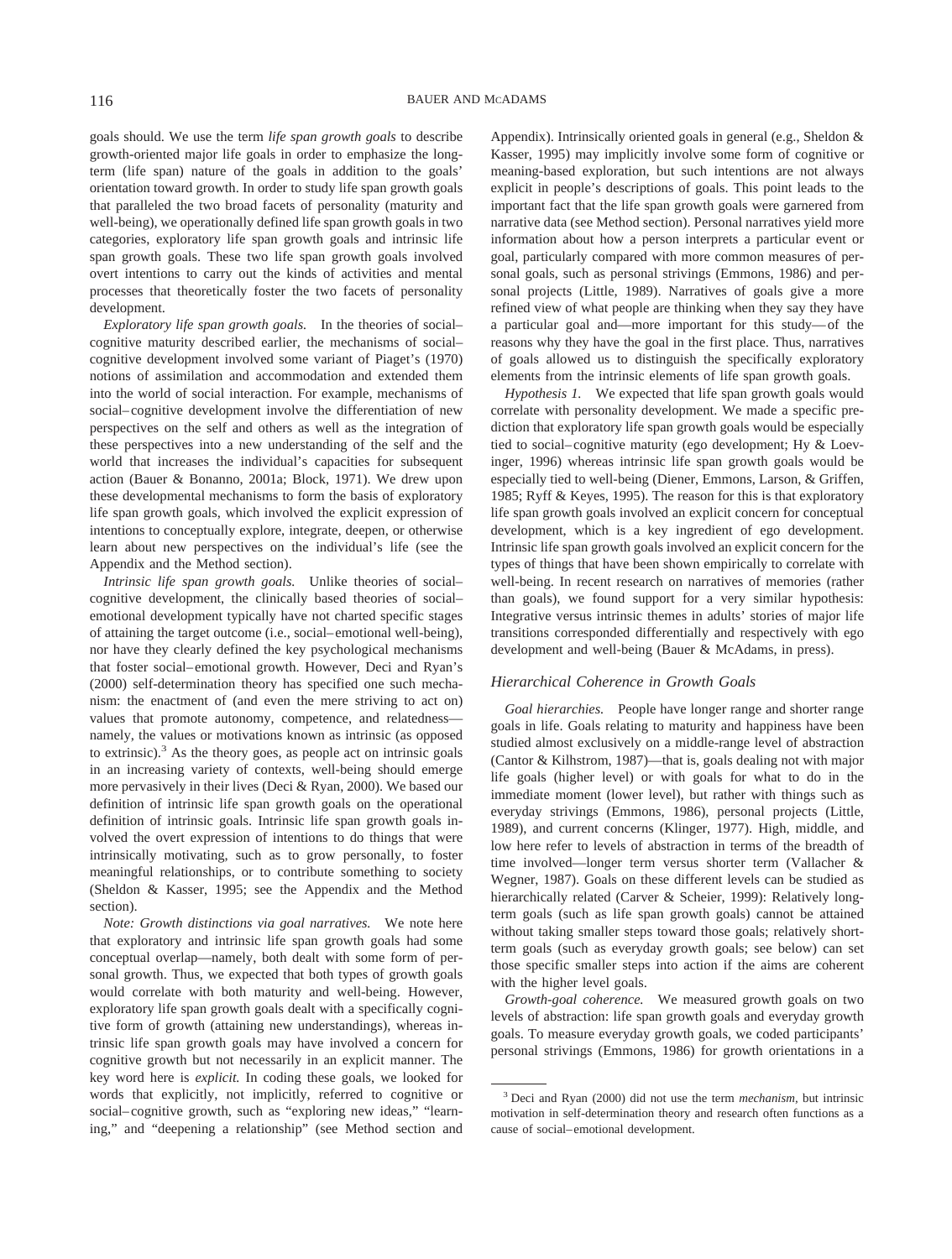manner similar to the coding of life span growth goals. Because both life span growth goals and everyday growth goals were coded for personal growth, we were able to measure whether people's goals were hierarchically coherent (i.e., conceptually similar, having similar aims or similar motivations for aims; see Method section). (However, we do not mean to say that everyday growth goals are low-level goals in an absolute sense—only that everyday growth goals are lower level goals, i.e., involving a shorter time span relative to life span growth goals.) Coherence in goal hierarchies has been shown to relate to well-being (King, Richards, & Stemmerich, 1998; Sheldon & Kasser, 1995).

*Hypothesis 2.* Our second hypothesis was that coherence between life span growth goals and everyday growth goals would hold unique relationships to personality development. We looked at exploratory growth-goal coherence and intrinsic growth-goal coherence. We predicted that participants with both exploratory life span growth goals and everyday growth goals (which were both exploratory and intrinsic; see Method section) would have high levels of ego development, whereas participants with both intrinsic life span growth goals and everyday growth goals would have high levels of well-being. Because coherence was a combination of life span and everyday growth goals, we also controlled for these component parts (see Table 1 for a conceptual overview of the variables).

# *Growth Goals and Age*

*Age and development.* Age is a developmentally salient phenomenon that relates to both ego development and well-being. There is evidence that ego levels increase between adolescence and adulthood (Westenberg & Block, 1993).<sup>4</sup> Age has also been shown to correlate with well-being such that older people report generally higher levels of well-being than younger people (for a review, see Mroczek & Kolarz, 1998). However, age does not address the individual's active role in the developmental process (Neugarten, 1979). Chronological age happens *to* the person and ignores human intentionality and other psychological phenomena. Although age is important, it is only the launching pad for the questions of why and how social–cognitive and social–emotional development might occur. Indeed, when psychological variables such as extraversion and occupational stress have been considered, the well-being variance attributed to age has been shown to drop considerably (Mroczek & Kolarz, 1998). Recently, Sheldon and Kasser (2001) found that intrinsic goals were among those that mediated the relationship between age and well-being.

*Hypothesis 3.* In the event that age correlated with personality development (either ego development or well-being), we expected that growth goals in their various configurations (exploratory and intrinsic life span growth goals, everyday growth goals, exploratory and intrinsic growth-goal coherence) would at least partially mediate that relationship.

#### Method

The student study and the adult study involved the same measures. The constructs and predictions were also the same. For the sake of comparison and brevity, we describe the two studies together, rather than in the more typical format of presenting the two studies separately.

#### *Participants*

The college sample included 125 students at Northwestern University who volunteered to participate and received grade credit for a course on personality. Seventy-two percent of this sample were female, 33% were of a minority race, and the sample had a mean age of 19.8 years  $(SD = 1.0)$ . For the adult sample, 51 adults from the Evanston, Illinois, area who had participated in interview-based studies previously (McAdams, 1993; Mc-Adams, Diamond, de St. Aubin, & Mansfield, 1997; McAdams, Reynolds, Lewis, Patten, & Bowman, 2001) were contacted to volunteer for a written study on life narratives and were paid \$150 for participation. Seventy percent of this sample were female, 20% were of a minority race, and 80% held college degrees. The sample had a mean age of 51.7 years ( $SD = 10.0$ ; range  $= 30-72$ ) and a median household income of \$55,000.

### *Measures: Overview*

The present studies were part of a larger project on life narratives and targeted the portions of the project involving self-report measures of goals (life span growth goals and everyday growth goals), well-being, and ego development. Participants completed a booklet containing these and other measures at their convenience. Booklets typically took 2–4 hr to complete.

#### *Measures: Life Span Growth Goals*

Participants were asked to describe, in two separate paragraphs, two of their major goals in life (i.e., life span goals). After being told to think about their life's future in a broad sense and about their life span goals, participants were instructed, "You may have many goals, but please choose the two that seem the most important to you right now and describe each to us below. Please write a paragraph for each goal that explains what the goal is and how you are trying to or plan to achieve it." Narratives were then coded. Coders first identified what the goal was most centrally about, for example, success in love or work, obtaining something like a house or a marriage or financial security, or ongoing personal growth. These *types* of goals were not the focus of the coding. Any one of these types of goals could be coded in various ways. Rather, the target element of the narrative was the participant's predominant *reason* (or reasons) for having that life span goal. Often the underlying reasons for the goals were made explicit in the person's strategy for implementing the goal (Gollwitzer  $&$  Brandstätter, 1997; King et al., 1998). Each life span goal was coded for the presence or absence of (a) exploratory reasons and (b) intrinsic reasons (see below). The coding criteria were stringent. Two coders (Jack J. Bauer and an advanced graduate student) coded each life span goal, were blind to participants' scores on other measures, and had the following interrater reliabilities (kappas): exploratory life span growth goals, .62; intrinsic life span growth goals, .74. Discrepancies were resolved by discussion.

*Coding for exploratory life span growth goals.* Each life span goal was coded in a dichotomous fashion for the presence or absence of exploratory reasons. The presence of an exploratory life span growth goal was coded when the reason for (again, not the type of) the goal was explicitly to explore, to learn, to encounter new perspectives, or to seek conceptual challenges. The absence of an exploratory life span growth goal was coded when the goal did not explicitly mention those types of reasons (in other words, when the goal was nonexploratory). The typical nonexploratory goal involved a desire merely to have, to obtain, or to experience something, without an explicit concern for cognitive or conceptual growth. (We note that exploratory and nonexploratory life span goals were not separate

<sup>4</sup> However, like other social–cognitive theorists, Loevinger (1976) insisted that the individual stages of ego development cannot be defined according to age other than "that the earliest stages are rare after childhood and that the highest stages are impossible in childhood and rare even in adulthood" (p. 14).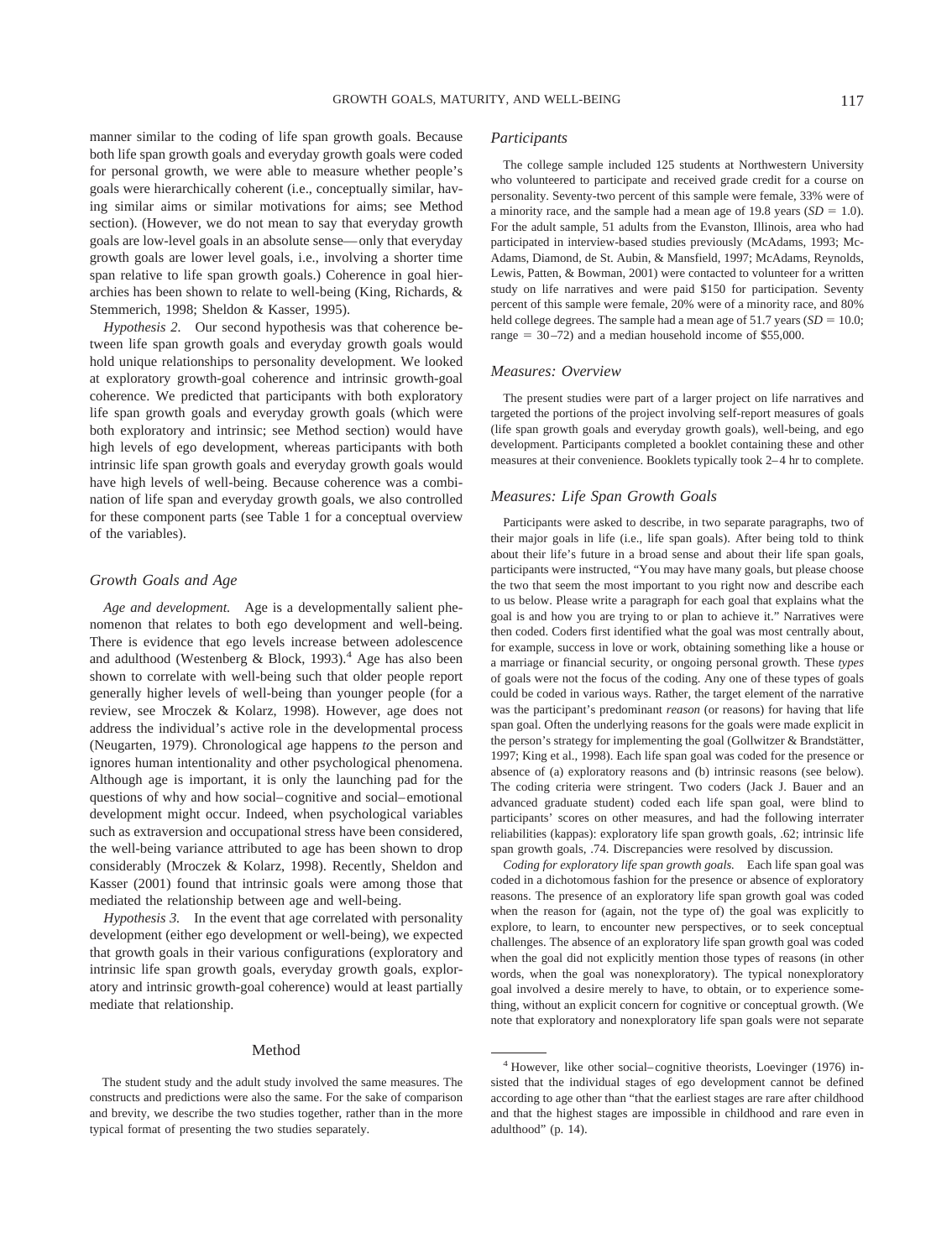#### 118 BAUER AND MCADAMS

|                                                         |                                        |                                          | Measures of growth goals |                                         |
|---------------------------------------------------------|----------------------------------------|------------------------------------------|--------------------------|-----------------------------------------|
| Theoretical dimensions<br>of personality<br>development | Measures of personality<br>development | Life span growth<br>goals                | Everyday growth<br>goals | Growth-goal<br>coherence                |
| Social–cognitive<br>maturity                            | Ego development (ED)                   | Exploratory life<br>span growth<br>goals | Everyday growth<br>goals | Exploratory<br>growth-goal<br>coherence |
| Social-emotional<br>well-being                          | Well-being (PWB and<br>SWLS)           | Intrinsic life span<br>growth goals      | Everyday growth<br>goals | Intrinsic<br>growth-goal<br>coherence   |

Table 1 *Two Broad Dimensions of Personality Development and Their Corresponding Variables*

*Note.* Each everyday growth goal was both exploratory and intrinsic. The pairing of exploratory life span growth goals with everyday growth goals constituted exploratory growth-goal coherence (even though everyday growth goals involved both exploratory and intrinsic concerns), because both the life span and everyday growth goals involved exploratory concerns. The same rationale applied to intrinsic growth-goal coherence. ED Washington University Sentence Completion Test of Ego Development; PWB = Ryff's scale of personal well-being;  $SWLS = Satisfactor With Life Scale.$ 

variables but two sides of the dichotomous variable "exploratory life span growth goals.") As mentioned earlier, we based this definition on the theoretical mechanisms of social–cognitive development, namely, the ability to differentiate and integrate new perspectives on the self and others (e.g., Bauer & Bonanno, 2001a; Damon & Hart, 1988). Because we were dealing with goal constructs, we looked for evidence that the underlying reason for pursuing a particular goal was for the purpose of exploring, investigating, or learning about (i.e., differentiating and integrating) new perspectives on the individual's life.

*Coding for intrinsic life span growth goals.* Each life span goal was coded in a dichotomous fashion for the presence or absence of intrinsic reasons. The presence of an intrinsic life span growth goal was coded when the reason for (again, not the type of) the goal was explicitly to foster personal growth, a meaningful relationship, or contributions to society or future generations (from Sheldon & Kasser, 1995). The absence of an intrinsic life span growth goal was coded when the goal did not explicitly mention those types of reasons (in other words, when the life span goal was nonintrinsic). A nonintrinsic life span goal involved either extrinsic reasons for having the goal (e.g., wanting to gain money, status, or approval; Sheldon & Kasser, 1995) or other reasons that did not fit the criteria for intrinsic life span growth goals (e.g., wanting to maintain or preserve—not improve or develop—one's health). (We emphasize again that we coded only the reasons for the goals, not the types of goals. Thus, the life span goal of "making money" could be coded as an intrinsic life span growth goal if the reasons for making money were to provide an education for one's children, i.e., reasons dealing with contributing to future generations. In contrast, the life span goal of contributing to a group larger than oneself could be coded as nonintrinsic if the reasons for making such contributions were grounded in gaining fame and prestige.) Finally, we note again that the intrinsic and nonintrinsic goals were not separate variables but two sides of the dichotomous variable "intrinsic life span growth goals." Examples of the different types of life span growth goals appear in the Appendix.

*Computing exploratory and intrinsic life span growth goals.* Each life span goal was coded for the two growth dimensions in a dichotomous fashion; that is, each goal was exploratory or not and was intrinsic or not. Because each person described two life span goals, each person could have a total of 0, 1, or 2 exploratory life span growth goals as well as 0, 1, or 2 intrinsic life span growth goals. It is important to note that narratives of goals (like narratives of memories) typically reveal competing motivations or reasons for an action (or characteristic, or belief, etc.). However, any one narrative can be coded as reflecting one as opposed to the other reason predominantly—a matter of emphasis (Bauer & McAdams, in press).

## *Measures: Everyday Growth Goals*

We used Emmons's (1986) personal strivings measure, which asks participants to provide 10 different responses of 1–2 sentences each to the sentence stem "I typically try to . . . ," which was repeated 10 times on a page. Personal strivings address what people typically try to do in everyday life. We refer to these goals as *everyday goals* to emphasize their distinction from our measure of life span goals. Life span goals addressed major life and relatively longer range goals with broader time frames and (because of the narrative format) more in-depth thought processes. With life span goals as higher level goals and everyday goals as (relatively) lower level goals (Vallacher & Wegner, 1987), we could study goal hierarchies and, more specifically, vertical goal coherence (Sheldon & Kasser, 1995).

*Coding for everyday growth goals.* Each everyday goal was coded in a presence–absence manner as either growth oriented or not. Unlike the coding for life span growth goals, the criteria for coding everyday growth goals included an emphasis on both exploratory and intrinsic concerns. Sheldon and Kasser (1995) defined intrinsic goals as goals that deal with personal growth, meaningful relationships, or contributing to society. We adopted this approach but with an additional criterion: The everyday goal must also have expressed an explicit concern for exploration, that is, exploring or learning or otherwise deepening one's conceptual understanding of something. Thus, each everyday growth goal included both exploratory and intrinsic concerns. It is important to note that each everyday goal with an exploratory emphasis, if coded separately, would also have been intrinsic (although not all intrinsic everyday goals would have been exploratory—e.g., striving toward an intimate relationship does not explicitly refer to conceptual exploration or learning or deepening). The reason for this was that the brief descriptions garnered from the everyday goal measure made nearly every exploratory striving (wanting to learn more, wanting to explore) sound intrinsic. In contrast, the richer narrative format of the life span goal measure allowed for distinctions between exploratory and intrinsic concerns such that not all exploratory life span growth goals were intrinsic or vice versa (e.g., wanting to learn more [an exploratory concern] in order to outshine others [a nonintrinsic concern] or wanting to contribute to society [an intrinsic concern] without necessarily wanting to learn or explore anything [a nonexploratory concern]). Two coders (Jack J. Bauer and an advanced graduate student) coded the strivings, were blind to participants' scores on other measures, and had an interrater reliability (kappa) of .76. Examples of everyday growth goals include (all beginning with "Typically I try to ...") "remember that there are lessons in all of life's experiences and that I want to learn and grow," "look for ways to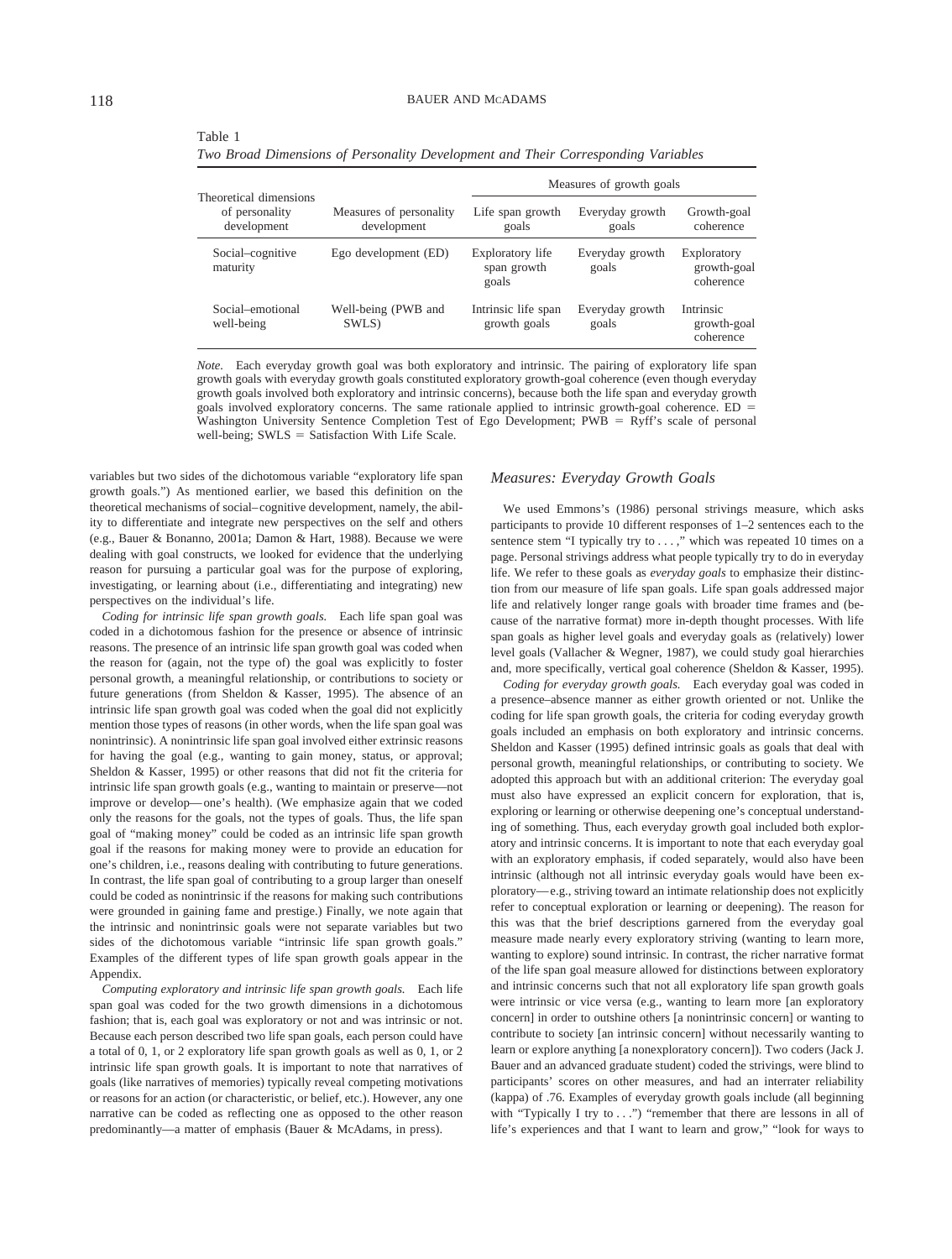deepen my relationship with my husband," and "be a catalyst to encourage others to continue to learn, grow, increase and create for themselves."

*Computing everyday growth goals.* We computed everyday growth goals by tallying the total number of everyday growth goals for each participant. Because of highly skewed distributions (which were probably due to the stringent coding system), presence–absence variables were created for each type of everyday growth goal and were used in statistical analyses with other variables.

# *Measures: Growth-Goal Coherence*

We predicted that people who had coherent growth goals—that is, people who had growth goals on both life span and everyday levels would be especially likely to have high levels of maturity and well-being. For the sake of conceptual simplicity, we condensed the life span and everyday growth-goal variables into dichotomous variables that compared, respectively, those who had life span growth goals with those who did not and those who had everyday growth goals with those who did not. We then computed coherence variables as the interaction of the life span and everyday growth goals. Because the variables were dichotomized and dummy coded (i.e., presence  $= 1$ , absence  $= 0$ ), the interactions compared those who had goal coherence with those who did not. Because we measured exploratory life span growth goals and intrinsic life span growth goals, we computed variables for exploratory coherence and intrinsic coherence. (We note that even though each everyday growth goal involved both exploratory and intrinsic reasons, the pairing of exploratory life span growth goals with everyday growth goals constituted exploratory coherence, because both the life span and the everyday growth goals involved exploratory reasons. The fact that exploratory coherence also involved intrinsic concerns at the everyday level did not negate the fact that exploratory coherence was in operation for both levels of that goal hierarchy. Similarly, the pairing of intrinsic life plans and growth strivings constituted intrinsic coherence. In all tests of coherence, we controlled for the component parts of coherence, i.e., life span growth goals and everyday growth goals).

## *Measures: Personality Development*

*Ego development.* The Washington University Sentence Completion Test of Ego Development (ED; Hy & Loevinger, 1996) asks participants to complete 18 sentence stems, for example, "When a child will not join in group activities  $\dots$ ," "A man's job  $\dots$ ," "My mother and I $\dots$ ," "A wife should ...," and "Rules are ..." Each item is scored according to guidelines, aggregated, and assigned a total protocol rating (TPR). The TPR scores correspond to different stages in personality development. Although Loevinger (1976) noted the difficulty in defining a single phenomenon that characterizes ego development, for the purposes of this study we view the ED stages as showing increasing capacities to think complexly about the self and others. Starting at Level 2 (with Level 1 being reserved for the presocial infant who as yet lacks an ego), the TPR scores are as follows: (2) Impulsive (passively dependent), (3) Self-Protective (opportunistic), (4) Conformist (following rules), (5) Self-Aware (fairness, consideration of rules), (6) Conscientious (self-evaluated standards), (7) Individualistic (respect for others' standards), (8) Autonomous (understanding of interdependence), and (9) Integrated (reconciles conflicts within a broader identity). An advanced graduate student, well-trained in the theory and measurement of ED, coded the responses. The ED scoring guidelines, which are self-instructive, have shown high levels of reliability and internal consistency (Loevinger & Wessler, 1970).

*Well-being.* Participants completed two scales of well-being, the Satisfaction with Life Scale (SWLS; Diener et al., 1985) and Ryff's multidimensional scale of personal well-being (PWB; Ryff & Keyes, 1995). The SWLS is a well-validated, simple, five-item measure of overall life satisfaction. The PWB measure is a well-validated, robust measure of six dimensions of well-being: Autonomy, Environmental Mastery, Personal Growth, Positive Relationships, Purpose in Life, and Self-Acceptance. We used the mean PWB score, aggregated from the six separate scales, for all analyses in this study.

#### Results

#### *Preliminary Concerns*

Descriptive statistics of growth goals appear in Table 2. Correlations appear in Table 3. Regression models for students and adults appear in Tables 4 and 5, respectively. There were no gender or socioeconomic status differences in any of the growth goals or in personality development. Students and adults did not differ significantly in their ED, SWLS, or PWB scores ( $ps > .10$ ). Students' ED and SWLS scores did not correlate significantly, but their ED and PWB scores did correlate significantly (see Table 3). Adults' ED and well-being scores did not correlate significantly.

#### *Bivariate Correlations*

*Life span growth goals.* For students, exploratory life span growth goals and intrinsic life span growth goals correlated sig-

Table 2 *Frequencies (and Percentages) for Goal Variables*

|                                    |            | Students ( $n = 125$ )<br>having goal values of |            | Adults $(n = 51)$<br>having goal values of |            |                |
|------------------------------------|------------|-------------------------------------------------|------------|--------------------------------------------|------------|----------------|
| Variable                           | $\Omega$   | 1                                               | 2          | $\Omega$                                   |            | $\overline{2}$ |
| Exploratory life span growth goals | 49<br>(39) | 50<br>(40)                                      | 26<br>(21) | 16<br>(31)                                 | 21<br>(42) | 14<br>(27)     |
| Intrinsic life span growth goals   | 15<br>(12) | 39<br>(31)                                      | 71<br>(57) | 14<br>(27)                                 | 16<br>(31) | 21<br>(41)     |
| Everyday growth goals              | 63<br>(50) | 62<br>(50)                                      |            | 15<br>(29)                                 | 36<br>(71) |                |

*Note.* Figures represent the numbers of participants (percentages in parentheses) having certain numbers of growth goals. Dichotomous variables for everyday growth goals, which were collapsed owing to their highly skewed distributions, were used for all analyses and are presented here.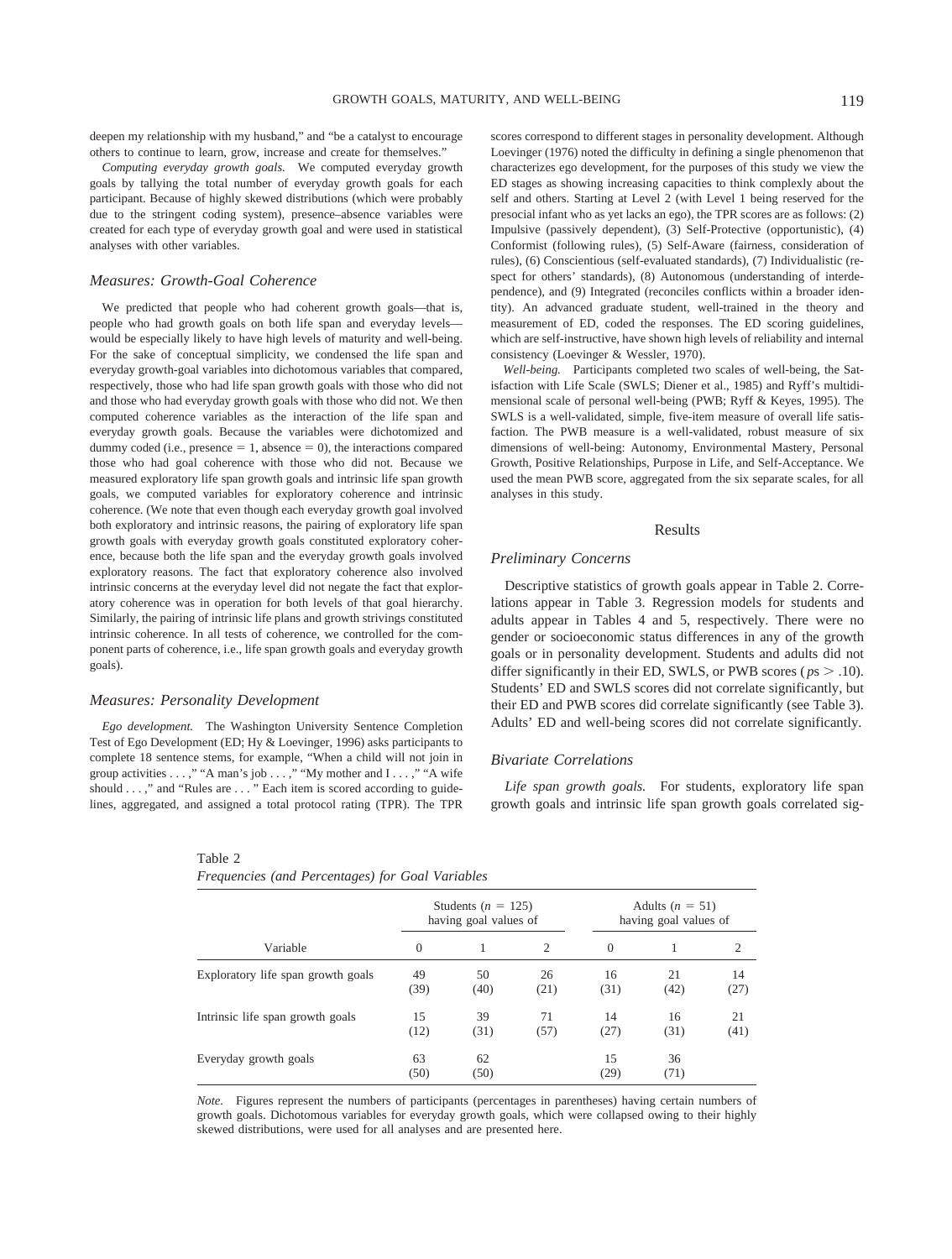|                  |          |          | 4        |          | 6                              |          |                  | Age              |
|------------------|----------|----------|----------|----------|--------------------------------|----------|------------------|------------------|
|                  | $.69***$ | $29*$    | $.64***$ | $.42**$  | $.41**$                        | $.27*$   | .24 <sup>†</sup> | .23              |
| $.40***$         |          | .19      | $.46**$  | $.65***$ | $.32*$                         | $.38**$  | $.39**$          | $.32*$           |
| $.41***$         | $31***$  |          | $.61***$ | $.69***$ | $.48***$                       | $.27*$   | $.30*$           | $.32*$           |
| $.57***$         | $.30***$ | $.46***$ |          | $.34**$  | $.54***$                       | .13      | .12              | .25 <sup>†</sup> |
| $37***$          | $29***$  | $.45***$ | $.53***$ |          | $.38**$                        | $.41**$  | $.34*$           | $.34*$           |
| $.52***$         | $.24**$  | $.52***$ | $.56***$ | $.52***$ | $\overbrace{\hspace{25mm}}^{}$ | .14      | .07              | .26 <sup>†</sup> |
| .16 <sup>†</sup> | .38***   | $.24**$  | $.25**$  | $.30***$ | $.24**$                        |          | $.73***$         | $.43**$          |
| .16 <sup>†</sup> | $.40***$ | $.24**$  | $.27**$  | $.30***$ | .13                            | $.71***$ |                  | $.35**$          |
|                  |          |          |          |          |                                |          |                  |                  |

| Table 3                                    |  |  |
|--------------------------------------------|--|--|
| Correlations for Student and Adult Samples |  |  |

*Note.* Students' ( $n = 125$ ) Pearson correlations appear below the diagonal; adults' ( $n = 51$ ) Pearson correlations appear above. For all correlations involving nonparametric variables, Spearman correlations were significant at the same level.  $GG =$  growth goals;  $ED =$  Washington University Sentence Completion Test of Ego Development; PWB = Ryff's scale of personal well-being; SWLS = Satisfaction With Life Scale.  $\dagger p < .10.$  \*  $p \le .05.$  \*\*  $p \le .01.$  \*\*\*  $p \le .001.$ 

nificantly (see Table 3). For adults, exploratory and intrinsic life span growth goals correlated significantly. Thus, in both samples, life span growth goals that were oriented toward exploration were likely to be intrinsically oriented as well. We turn now to correlations between life span growth goals, maturity, and well-being. For students, exploratory life span growth goals correlated significantly with ED scores and marginally significantly with PWB and SWLS scores. Students' intrinsic life span growth goals correlated significantly with ED, PWB, and SWLS scores. For adults, exploratory life span growth goals correlated significantly with ED and PWB scores and marginally significantly with SWLS scores. Adults' intrinsic life span growth goals correlated significantly with ED, PWB, and SWLS scores. Thus, exploratory life span growth goals and intrinsic life span growth goals correlated with both maturity and well-being. However, the magnitude of those correlations was stronger for the predicted relationships of Hypothesis 1. To determine the relative degree of those magnitudes, we next ran regressions of personality development on growth goals (see below).

*Everyday growth goals.* For students, everyday growth goals correlated significantly with exploratory life span growth goals, intrinsic life span growth goals, and ED, PWB, and SWLS scores (see Table 3). For adults, everyday growth goals correlated significantly with exploratory life span growth goals, with ED, PWB, and SWLS scores, but not with intrinsic life span growth goals. Thus, everyday growth goals (which involved both exploratory and intrinsic concerns) correlated with both maturity and well-being.

*Growth-goal coherence.* For students, exploratory growthgoal coherence correlated significantly with ED, PWB, and SWLS scores (see Table 3). Students' intrinsic growth-goal coherence correlated significantly with ED, PWB, and SWLS scores. For adults, exploratory growth-goal coherence correlated significantly with ED scores but not with either PWB or SWLS scores. Adults' intrinsic growth-goal coherence correlated significantly with ED, PWB, and SWLS scores. Thus, participants whose growth goals were coherent at the levels of major life goals and everyday goals had higher levels of personality development. We next tested via

|--|--|

| Students: Regression Models of Personality Development on Growth Goals |  |  |  |  |  |  |  |  |
|------------------------------------------------------------------------|--|--|--|--|--|--|--|--|
|------------------------------------------------------------------------|--|--|--|--|--|--|--|--|

|  |                             | ED       |       | <b>PWB</b>       |       | <b>SWLS</b> |       |
|--|-----------------------------|----------|-------|------------------|-------|-------------|-------|
|  | Model                       | β        | $R^2$ | β                | $R^2$ | β           | $R^2$ |
|  | 1. Exploratory life span GG | $.52***$ | .27   | .16 <sup>†</sup> | .02   | $.16+$      | .02   |
|  | 2. Intrinsic life span GG   | $.24***$ | .05   | $.38***$         | .14   | $.40***$    | .15   |
|  | 3. Everyday GG              | $.52***$ | .27   | $.24**$          | .05   | $.24***$    | .05   |
|  | 4. Exploratory life span GG | $.51***$ | .26   | .02              | .13   | .00.        | .14   |
|  | Intrinsic life span GG      | .04      |       | $37***$          |       | $.40***$    |       |
|  | 5. Exploratory life span GG | $.37***$ | .38   | .08              | .05   | .07         | .05   |
|  | Everyday GG                 | $.37***$ |       | $.21*$           |       | $.22*$      |       |
|  | 6. Intrinsic life span GG   | .09      | .27   | $.34***$         | .15   | $.36***$    | .16   |
|  | Everyday GG                 | $.50***$ |       | .14              |       | .13         |       |
|  | 7. Exploratory life span GG | $.32***$ | .40   | .01              | .05   | .04         | .04   |
|  | Everyday GG                 | .17      |       | .07              |       | .12         |       |
|  | Exploratory GG coherence    | $.28*$   |       | .21              |       | .13         |       |
|  | 8. Intrinsic life span GG   | .09      | .27   | $.33*$           | .17   | $.35*$      | .18   |
|  | Everyday GG                 | .28      |       | .22              |       | .22         |       |
|  | Intrinsic GG coherence      | .24      |       | $.40***$         |       | $.39**$     |       |

*Note.* GG = growth goals; ED = Washington University Sentence Completion Test of Ego Development;  $PWB = Ryff's scale of personal well-being; SWLS = Satisfactor with Life Scale.$  $\dagger p < .10.$  \*  $p \le .05.$  \*\*  $p \le .01.$  \*\*\*  $p \le .001.$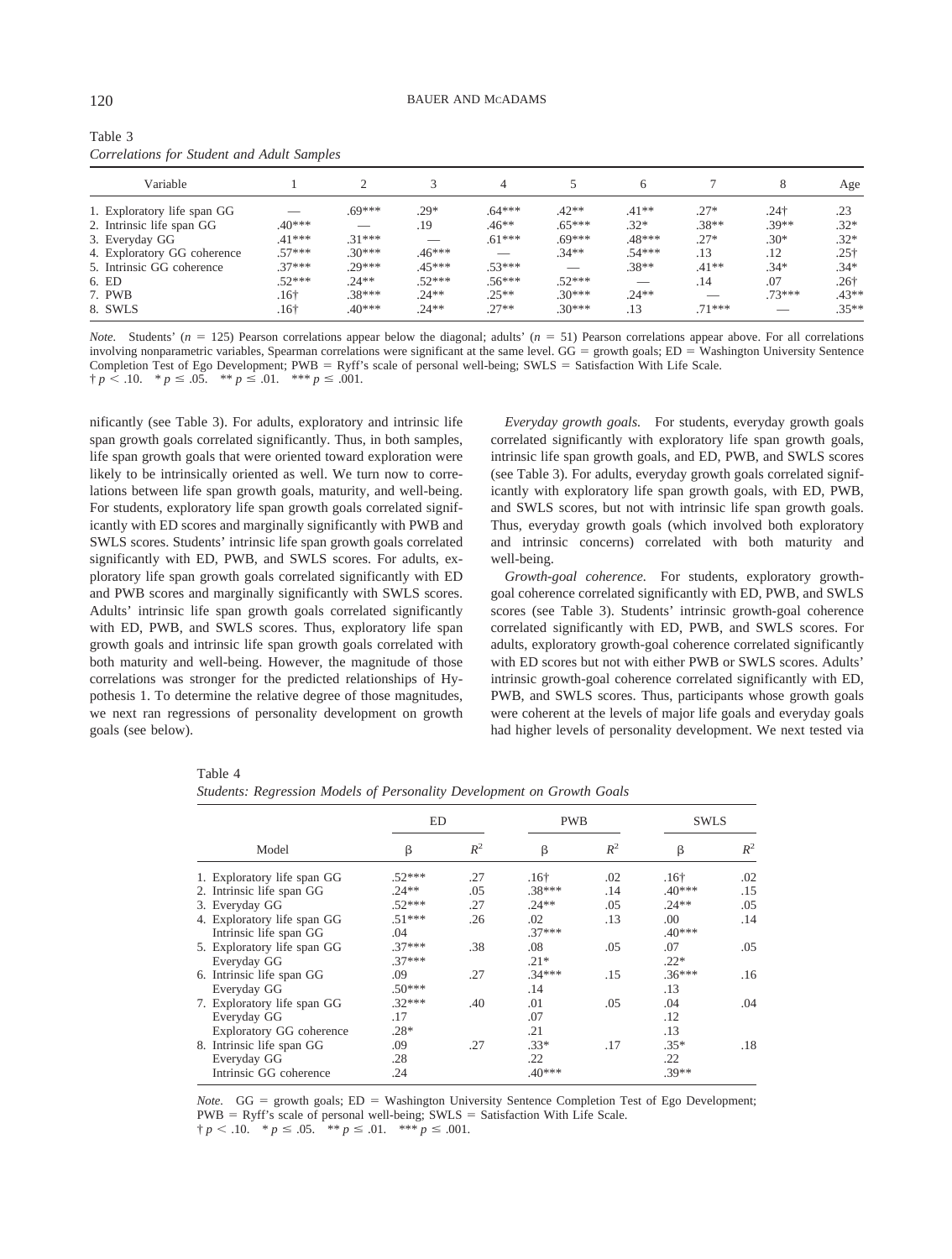|                             | ED               |       | <b>PWB</b>       |         | <b>SWLS</b>      |       |
|-----------------------------|------------------|-------|------------------|---------|------------------|-------|
| Model                       | β                | $R^2$ | β                | $R^2$   | β                | $R^2$ |
| 1. Exploratory life span GG | $.41***$         | .15   | $.27*$           | .05     | .24 <sub>†</sub> | .04   |
| 2. Intrinsic life span GG   | $.32*$           | .09   | $.38**$          | $.12\,$ | $.39**$          | .14   |
| 3. Everyday GG              | .48***           | .22   | $.27*$           | .05     | $.30*$           | .07   |
| 4. Exploratory life span GG | $.36*$           | .14   | .02              | .11     | .07              | .12   |
| Intrinsic life span GG      | .07              |       | $.37*$           |         | .44*             |       |
| 5. Exploratory life span GG | $.30*$           | .28   | .21              | .08     | .16              | .08   |
| Everyday GG                 | $.40**$          |       | .21              |         | $.26+$           |       |
| 6. Intrinsic life span GG   | $.24*$           | .26   | $.34**$          | .15     | $.35**$          | .18   |
| Everyday GG                 | $.44***$         |       | .21              |         | .24 <sub>†</sub> |       |
| 7. Exploratory life span GG | .12              | .32   | .34 <sub>†</sub> | .10     | .28              | .08   |
| Everyday GG                 | .18              |       | .17              |         | .17              |       |
| Exploratory GG coherence    | .36 <sup>†</sup> |       | .13              |         | .12              |       |
| 8. Intrinsic life span GG   | .16              | .29   | $.57**$          | .20     | $.50**$          | .19   |
| Everyday GG                 | $.33*$           |       | $.42*$           |         | $.37*$           |       |
| Intrinsic GG coherence      | .22              |       | $.44*$           |         | .28              |       |

Table 5 *Adults: Regression Models of Personality Development on Growth Goals*

*Note.*  $GG =$  growth goals;  $ED =$  Washington University Sentence Completion Scale of Ego Development;  $PWB = Ryff's scale of personal well-being; SWLS = Satisfactor With Life Scale.$  $\uparrow p < .10.$  \*  $p \le .05.$  \*\*  $p \le .01.$  \*\*\*  $p \le .001.$ 

regression models whether these relationships held beyond the effects of life span growth goals and everyday growth goals individually (see below).

*Age.* Analyses with chronological age were only conducted for the adult sample because of the disparity between the two samples' sizes and the small age range of the student sample. Also, as mentioned earlier, the student and adult samples did not differ significantly in ED, PWB, or SWLS scores. Adults' age correlated significantly with intrinsic life span growth goals, everyday growth goals, exploratory growth-goal coherence (marginally), intrinsic growth-goal coherence, and ED (marginally), PWB, and SWLS scores (see Table 3). Age did not correlate significantly with exploratory life span growth goals. Thus, older participants were at least marginally more likely than younger participants to have intrinsic life span growth goals, both kinds of growth-goal coherence, maturity, and well-being. We next tested via regression models whether growth goals mediated the relationships between age and personality development (see below).

#### *Exploratory Versus Intrinsic Life Span Growth Goals*

Part of the prediction for the first hypothesis was that specific types of life span growth goals would correspond predominantly with specific types of personality development. To test this prediction, we ran a series of regression models. We begin with the results for the students. Regressing ED scores on exploratory and intrinsic life span growth goals simultaneously, we found that exploratory life span growth goals predicted ED scores significantly but that intrinsic life span growth goals did not (see Table 4). Regressing PWB scores on the two growth goals, we found that intrinsic life span growth goals predicted PWB scores significantly but that exploratory life span growth goals did not. Regressing SWLS scores on exploratory and intrinsic life span growth goals simultaneously, we found that intrinsic life span growth goals predicted SWLS scores significantly but that exploratory life span growth goals did not. The same pattern was found for the adults; that is, exploratory life span growth goals, but not intrinsic life span growth goals, predicted ED scores significantly, whereas intrinsic life span growth goals significantly predicted PWB and SWLS scores, but exploratory life span growth goals did not (see Table 5). Thus, even though both exploratory and intrinsic life span growth goals predicted both maturity and well-being, exploratory concerns seemed to drive the relationship between life span growth goals and maturity, whereas intrinsic concerns seemed to drive the relationship between life span growth goals and well-being.

# *Growth-Goal Coherence*

The following regression models tested whether people who had vertical coherence in their life span and everyday growth goals were especially likely to have high levels of personality development. We measured growth-goal coherence (in both exploratory and intrinsic forms) as the interaction of life span growth goals and everyday growth goals. Thus our analyses fit the following pattern: regressing a personality-development variable (either ED, PWB, or SWLS scores) on life span growth goals (exploratory or intrinsic, whichever was relevant), everyday growth goals, and growthgoal coherence (exploratory or intrinsic, whichever was relevant). For the sake of brevity, this section focuses on the regressions testing: (a) whether participants who had exploratory coherence had independently higher ED scores and (b) whether participants who had intrinsic coherence had independently higher PWB and SWLS scores.

*Exploratory growth-goal coherence.* For students, we found significant predictors of ED scores in exploratory life span growth goals and exploratory growth-goal coherence but not everyday growth goals (see Table 4). For adults, we found that exploratory growth-goal coherence predicted ED scores marginally significantly, whereas neither exploratory life span growth goals nor everyday growth goals predicted ED scores significantly (see Table 5). Thus, students and adults who had exploratory coherence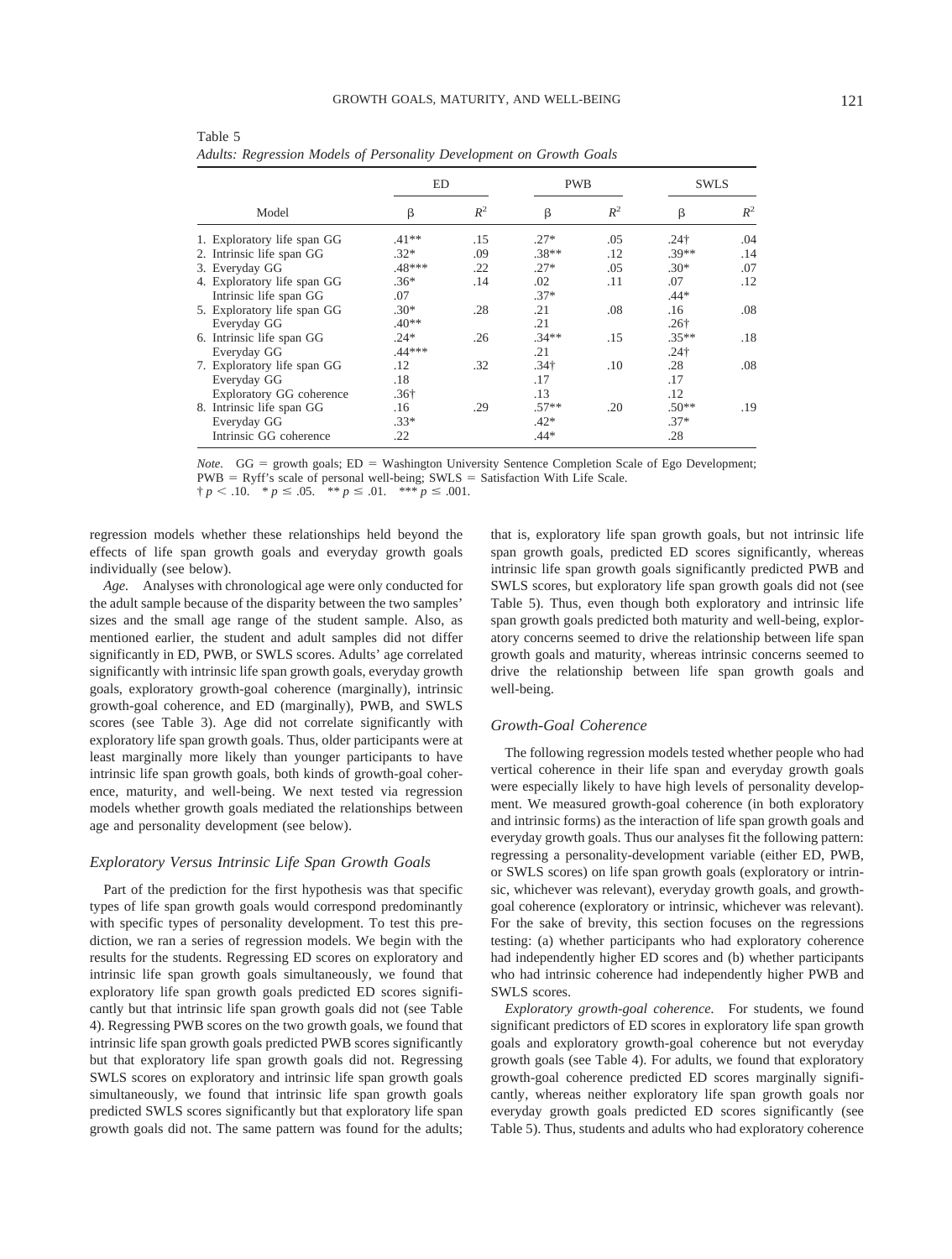in both their life span and their everyday growth goals had at least marginally higher levels of maturity, beyond the individual effects of life span and everyday growth goals. Regressions of well-being on exploratory growth-goal coherence, which were not part of the predictions, appear in Tables 4 and 5.

*Intrinsic growth-goal coherence.* For students, we found significant predictors of PWB scores in intrinsic life span growth goals and intrinsic growth-goal coherence but not growth strivings (see Table 4). We next found that intrinsic life span growth goals predicted SWLS scores significantly, as did intrinsic growth-goal coherence, but everyday growth goals did not. For adults, we found that intrinsic life span growth goals, everyday growth strivings, and intrinsic growth-goal coherence each predicted PWB scores significantly (see Table 5). We also found that intrinsic life span growth goals ( $\beta = .50, p < .01$ ) and everyday growth goals  $( \beta = .37, p < .05)$  predicted SWLS scores significantly, but intrinsic growth-goal coherence did not. Thus, students and adults who had intrinsic coherence in their life plans and everyday strivings had generally (with one exception) higher levels of wellbeing beyond the individual effects of life span and everyday growth goals. Regressions of ED scores on intrinsic growth-goal coherence, which were not part of the predictions, appear in Tables 4 and 5.

# *Growth Goals and Age*

The following regression models tested whether growth goals mediated the relationship between age and personality development. We highlight in the text only those models in which the specific growth goal(s), age, and type of personality development each related to each other. In these regression models, the growth goals were entered as Step 1, and then age was added to the equation as Step 2. In presenting these regression models, we consider regressions of ego development in the first section and regressions of well-being in the second section. Within each of these sections, we start by considering regressions of the personality development variable on the relevant life span growth goals variable and age, then on everyday growth goals and age, and finally on the relevant growth-goal coherence variable (including life span and everyday growth goals) and age. We adhered to the methods for establishing mediation outlined by Baron and Kenny (1986). All findings for regressions with age appear in Tables 6 and 7.

*Growth goals, age, and maturity.* As reported earlier, adults' age ( $M = 52$  years,  $SD = 10$ ; range = 30–72 years) correlated marginally with ED scores but did not correlate significantly with exploratory life span growth goals. A regression showed that age no longer predicted ED scores marginally when exploratory life span growth goals were considered (see Table 6). However, exploratory life span growth goals could not be said to serve as a mediating factor, because older adults were not more likely than younger adults to have exploratory life span growth goals. Because age did correlate significantly with everyday growth goals, we regressed ED scores on age and growth strivings and found that growth strivings predicted ED scores significantly, whereas age did not. Thus, growth strivings significantly mediated the marginal relationship between age and ED scores. Age correlated marginally significantly with exploratory growth-goal coherence, but

| Table 6                                                |  |  |
|--------------------------------------------------------|--|--|
| Adults: Regression Models of Ego Development on Growth |  |  |
| Goals and Age                                          |  |  |

|                             |                  |               | ED                             |     |
|-----------------------------|------------------|---------------|--------------------------------|-----|
| Model                       | ß                | $\Lambda R^2$ | F for $\Delta R^2$ Model $R^2$ |     |
| 1. Age                      | .27 <sup>†</sup> |               |                                | .05 |
| 2. Exploratory life span GG | $.28*$           |               |                                | .11 |
| Age                         | 17               | .03           | 1.54                           |     |
| 3. Everyday GG              | $.43**$          |               |                                | .24 |
| Age                         | .13              | .02           | 0.94                           |     |
| 4. Exploratory life span GG | .15              |               |                                | .26 |
| Everyday GG                 | $.32+$           |               |                                |     |
| Exploratory GG coherence    | .21              |               |                                |     |
| Age                         | .06              | (0)           | 0.02                           |     |

*Note.* For Models 2–4, the growth goals (GG) were entered as Step 1, and then age was added to the equation as Step 2. For Models 2 and 3, *df* for the *F* test = 1, 48; for Model 4,  $df = 1$ , 46. ED = Washington University Sentence Completion Test of Ego Development.  $\dagger p < .10.$   $\ast p \le .05.$   $\ast p \le .01.$ 

exploratory growth-goal coherence did not play a unique role in the age–ED relationship.

*Growth goals, age, and well-being.* As reported earlier, older adults were more likely than younger adults to have intrinsic life span growth goals, everyday growth goals, intrinsic growth-goal coherence, and high levels of both forms of well-being. The primary question here was whether growth goals might account for the relationship between age and well-being. In a regression of PWB scores, we found that intrinsic life span growth goals predicted PWB scores significantly, as did age (see Table 7). Thus, intrinsic life span growth goals did not mediate the age–PWB relationship. In a regression of SWLS scores, we found that intrinsic life span growth goals predicted SWLS scores significantly, but age did so only marginally. Thus intrinsic life span growth goals marginally significantly mediated the relationship between age and life satisfaction: Older adults reported higher life satisfaction than younger adults, but this fact was in part explained by the fact that older adults were more likely to have life plans that were geared toward things like meaningful relationships and contributing to society rather than things like money and status. Turning to everyday growth goals, we regressed PWB scores on everyday growth goals and age and found that age predicted PWB scores significantly, but everyday growth goals did not. Using the same model with SWLS scores, we found that everyday growth goals predicted SWLS scores significantly but that age did so only marginally. Thus we found opposite mediational results with everyday growth goals: Age partially mediated the relationship between everyday growth goals and PWB scores, whereas everyday growth goals partially mediated the relationship between age and SWLS scores. Finally, we considered intrinsic growth-goal coherence. Regressing PWB scores on the model of intrinsic growthgoal coherence plus age, we found that all four variables predicted PWB scores significantly (see Table 7). Regressing SWLS scores on the same model, we found that intrinsic life span growth goals, everyday growth goals, and intrinsic growth-goal coherence predicted SWLS scores significantly but that age did not. Thus, intrinsic growth-goal coherence mediated the relationship between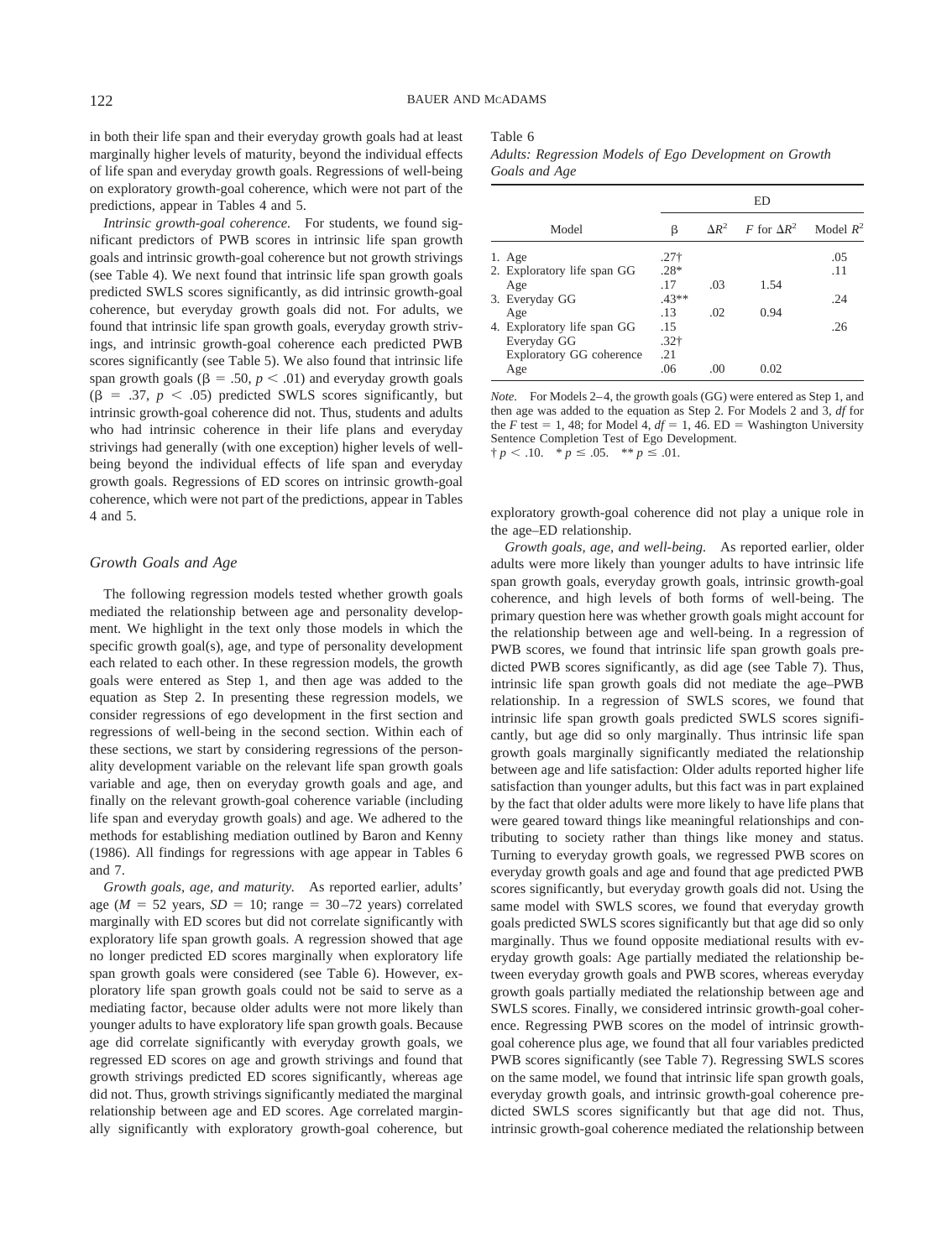|  | I<br>×<br>٧ |
|--|-------------|

|        |                           |          |     | <b>PWB</b>                                  |     |                  |              | <b>SWLS</b>        |             |
|--------|---------------------------|----------|-----|---------------------------------------------|-----|------------------|--------------|--------------------|-------------|
|        | Model                     | β        |     | $\Delta R^2$ F for $\Delta R^2$ Model $R^2$ |     | β                | $\Delta R^2$ | F for $\Delta R^2$ | Model $R^2$ |
| 1. Age |                           | $.43**$  |     |                                             | .17 | $.35**$          |              |                    | .11         |
|        | 2. Intrinsic life span GG | $.27*$   |     |                                             | .22 | $.33*$           |              |                    | .19         |
| Age    |                           | $.34**$  | .22 | $6.54*$                                     |     | .24 <sup>†</sup> | .05          | $3.22\dagger$      |             |
|        | 3. Everyday GG            | .20      |     |                                             | .19 | $.29*$           |              |                    | .16         |
| Age    |                           | $.36**$  | .12 | $7.19*$                                     |     | $.26+$           | .05          | 3.49 <sup>+</sup>  |             |
|        | 4. Intrinsic life span GG | $.68***$ |     |                                             | .39 | $.63***$         |              |                    | .34         |
|        | Everyday GG               | $.49**$  |     |                                             |     | $.48**$          |              |                    |             |
|        | Intrinsic GG coherence    | $.60**$  |     |                                             |     | $.42*$           |              |                    |             |
| Age    |                           | $.32*$   | .09 | $6.87*$                                     |     | .19              | .03          | 2.28               |             |

Table 7 *Adults: Regression Models of Well-Being on Growth Goals and Age*

*Note.* For Models 2–4, the growth goals (GG) were entered as Step 1, and then age was added to the equation as Step 2. For Models 2 and 3, *df* for the *F* test  $= 1, 48$ ; for Model 4,  $df = 1, 46$ . PWB  $=$  Ryff's scale of personal well-being;  $SWLS = S$ atisfaction With Life Scale.

 $\uparrow p < .10.$  \*  $p \leq .05.$  \*\*  $p \leq .01.$  \*\*\*  $p \leq .001.$ 

age and life satisfaction but not between age and multidimensional well-being.

#### Discussion

The purpose of these studies was to examine the links between growth goals and personality development. First, we found for the most part that participants who had any form of growth goal were likely to have high levels of both maturity and well-being. Second, we found that specific kinds of growth goals were especially geared toward specific kinds of personality development. Third, we found that participants with growth-goal coherence—participants whose long-term growth goals matched their shorter term growth goals—were especially likely to have high levels of maturity and well-being. Finally, we found that growth goals accounted in part for relationships between age and personality development. We discuss these findings with an aim toward contributing to an understanding of intentional self-development (Brandtstadter, 1999).

# *Life Span Growth Goals, Generally and Specifically*

All forms of growth goals (exploratory life span growth goals, intrinsic life span growth goals, everyday growth goals, and both forms of growth-goal coherence) correlated significantly with all forms of personality development (ego development, multidimensional well-being, and satisfaction with life), with only some exceptions concerning exploratory growth goals. The reason for this is that all growth goals shared much in common conceptually—notably, an explicit concern for fostering some kind of personal growth. Although we distinguished the life span growth goals in terms of the cognitive or emotional spin on the desired growth, often the two spins coincided in the same goal, as evidenced by the significant correlations between the two growth goals in both samples. Thus, growth goals in general (especially intrinsically oriented growth goals) seemed to relate to social– cognitive and social–emotional forms of personality development.

Still, despite their similarity, the two growth goals mapped differentially onto measures of maturity and well-being, suggesting that the different underlying reasons that people have for their goals relate to specific kinds of personality development. Exploratory life span growth goals and intrinsic life span growth goals each correlated with both ego development and well-being, but multiple regressions suggested more uniform relations between exploratory life span growth goals and ego development and between intrinsic life span growth goals and well-being. Participants whose life span goals emphasized exploring new perspectives in life, helping others develop, or seeking new challenges seemed especially able to think more complexly about the self and others. Participants who organized their life span goals primarily around attaining happiness, meaningful relationships, or contributing to society (rather than attaining money, status, or approval) were especially likely to have higher levels of well-being.

In other words, what one becomes is related to what one tries to do. This lends support to the notion of intentional selfdevelopment (Brandtstadter, 1999). For example, if one wishes to attain greater integration or meaning in life, yet one does not explicitly plan to do so, the yields may fall short. Or if one wants to be happy but strives primarily toward social status and approval, happiness is not as likely to result as it is if one focused on personal growth or meaningful relationships. Furthermore, goals particularly long-term life goals—need not be fulfilled for their meanings to exert an influence on one's life (Baumeister, 1991). Life span goals, as higher level (Carver & Scheier, 1999; Smith, 1999; Vallacher & Wegner, 1987) goals, provide a framework for interpreting a wide range of one's thoughts, feelings, behaviors, and events, thereby influencing how one perceives one's life at any point in the process of enacting those goals. Thus, people's mere intentions for steering their lives in a particular direction are the first concrete step in getting there. (However, these findings were not longitudinal; see our comments in the *Limitations and Directions* section.)

Similarly, from a narrative perspective, development conforms in part to actions and making sense of them (e.g., Piaget, 1970; Vygotsky, 1978), a process known as mediated action (Wertsch, 1991). Personal goals, particularly when studied as narratives (which explicitly reveal personal intentions and reasons for action; Bruner, 1990), indicate not only the types of actions that are likely to ensue but also (and more importantly) how future actions are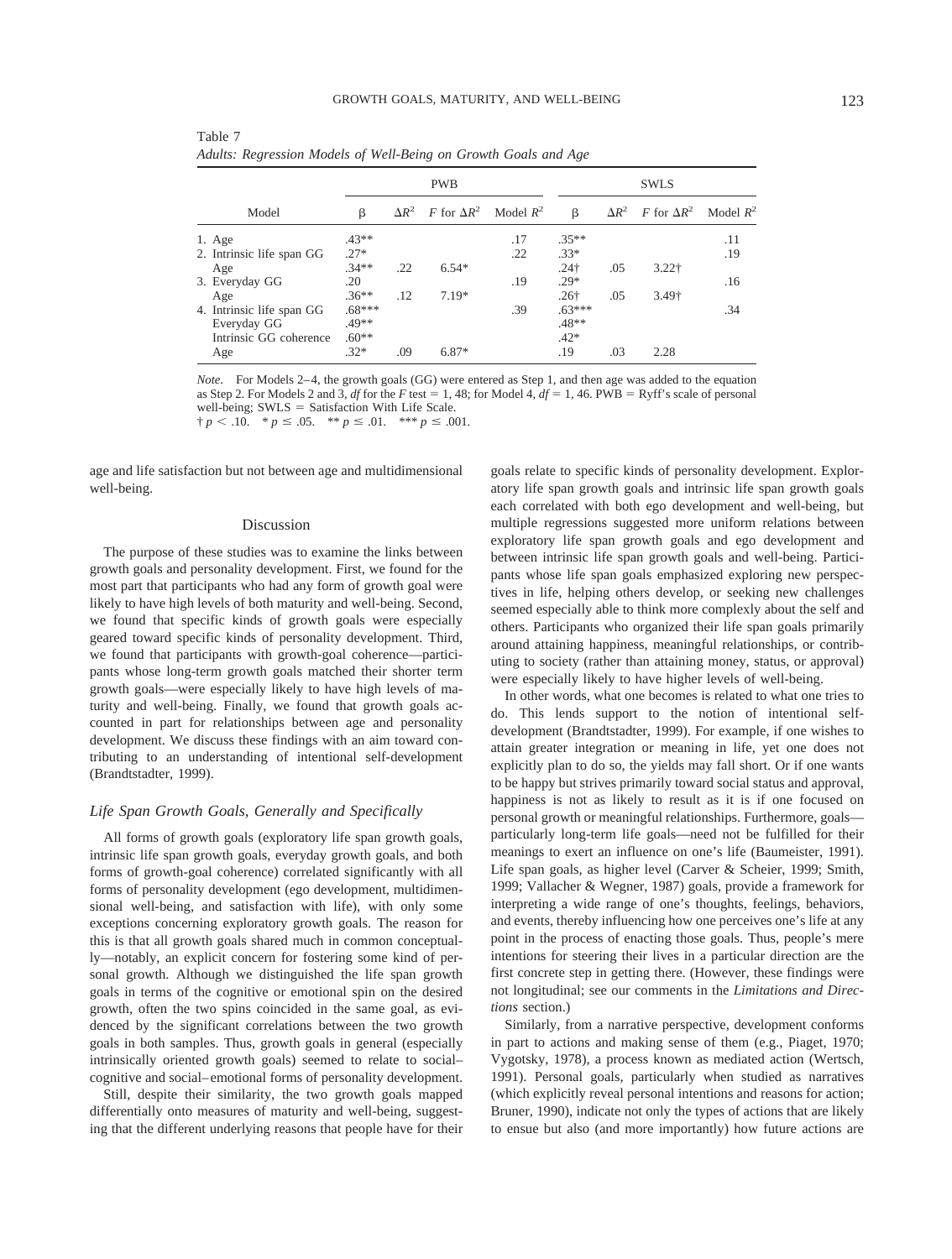likely to be interpreted. Actions interpreted in a social–cognitive manner will strengthen social–cognitive abilities, resulting in social–cognitive development, whereas actions interpreted in a social–emotional manner will strengthen social–emotional abilities, resulting in social–emotional development. The capacity of narratives to distinguish maturity and well-being has been found in previous work on life-defining memories (Bauer & McAdams, in press; King et al., 2000) but not on major life goals. Of course, personality development depends not only on personal intentions but also on impersonal social and biological forces (Lerner & Walls, 1999). However, it seems reasonable that personal goals do contribute to an individual's particular path of development in ways that could not possibly be accounted for by impersonal social and biological forces, though evidence either way is difficult to find.

# *Hierarchical Coherence of Growth Goals*

We found that people whose life span growth goals were coherent with their everyday growth goals were especially likely to have high levels of personality development. Whether students or adults, individuals had higher levels of ego development (at least marginally) if their life span growth goals and everyday growth goals both aimed toward conceptual exploration. Similarly, whether students or adults, individuals had higher levels of wellbeing if their life span growth goals and everyday growth goals aimed toward intrinsically meaningful activities (the only exception being with adults' life satisfaction). In other words, people who wanted to explore their worlds, learn new things, and challenge themselves—in both the long term and the short term—were more mature from a social–cognitive perspective. Similarly, people who wanted to establish personal growth, meaningful relationships, and contributions to society—in both the long term and the short term—were happier. These findings extend similar findings on goal coherence (King et al., 1998; Sheldon & Kasser, 1995; Sheldon, Kasser, Smith, & Share, 2002) by (a) including the study of social–cognitive maturity and (b) controlling for the two underlying components of goal coherence, life span growth goals and everyday growth goals. This approach provided an especially rigorous test of the unique relationship between goal coherence and personality development: Something about growth-goal coherence corresponded to personality development in a way that was not explained by life span growth goals or everyday growth goals as individual (and simultaneous) factors.

There are several theoretical reasons why growth-goal coherence would play a powerful role in personality development. Coherent goal hierarchies are essential for intentional selfdevelopment, which is a long-term process that demands concrete, intermediate steps. Coherent goal hierarchies provide a method for implementing longer term goals (Gollwitzer  $\&$  Brandstätter, 1997), giving a practical means–end structure for an individual's major life goals (King et al., 1998). If a person's major life goal is to gain ever-greater perspectives on life (an exploratory life span growth goal) or to have meaningful relationships (an intrinsic life span growth goal), then having everyday goals and activities that directly apply to those broader goals should foster the attainment of those broader goals. Also, linking higher and lower level goals provides a powerful, two-way source of personal meaningfulness: Vertical goal hierarchies enable a person to endow lower level interpretations of his or her everyday life with the greater meaning of major life goals while simultaneously validating those broader life meanings as at least partially realized in the world of everyday actions (see Bauer & Bonanno, 2001b; Baumeister, 1991).

# *Growth Goals Across Adulthood*

We found that older adults, compared with their younger counterparts, had marginally higher levels of ego development and significantly higher levels of well-being (see also Mroczek & Kolarz, 1998). Our third hypothesis predicted that growth goals would mediate such relationships. In five of eight possible cases, we found that growth goals partially mediated the relationship between age and personality development to at least a marginally significant degree. We first consider age and ego development. Older adults were not more likely than younger adults to have exploratory life span growth goals but were more likely to have everyday growth goals and to have exploratory growth-goal coherence (marginally). As predicted, the marginally significant relationship between age and ego development was mediated by everyday growth goals as well as by exploratory growth-goal coherence. In other words, the fact that older adults had marginally higher levels of ego development was partially explained by two facts: (a) Older adults were more likely to have growth-oriented everyday goals, and (b) older adults were marginally more likely to have coherent life span and everyday goals that emphasized conceptual exploration and learning. Turning to age and wellbeing, we found that growth goals did not account for a significant portion of the relationship between age and personal well-being. However, we did find that growth goals did partially mediate the relationship between age and life satisfaction. Intrinsic life span growth goals and everyday growth goals each mediated the relationship between age and life satisfaction to a marginally significant degree, whereas intrinsic growth-goal coherence significantly (though partially) mediated the relationship between age and life satisfaction. In other words, older adults had higher life satisfaction than younger adults, but this was partially explained by the fact that older adults were more likely to base their goals on intrinsic concerns—especially for individuals who had growth goals at both the life span and the everyday levels.

Past research has found that other factors in personality (e.g., broad personality traits) account for the age–well-being relationship (Mroczek & Kolarz, 1998). In studying intentional selfdevelopment, it is important to find out how personal (i.e., intentional) factors account for relationships between impersonal factors (e.g., age) and personality development. Sheldon and Kasser (2001) found that intrinsic goals (on the level of everyday strivings) were among those goals that mediated the age–wellbeing relationship (where well-being involved an aggregate of life satisfaction plus positive and negative affect). The findings with regard to the first two hypotheses pointed to different ways that people's goals correspond to personality development. The findings related to these hypotheses suggested that people's intentions might explain in part why people both mature and become happier as they age. However, we must add that although growth goals statistically accounted for relationships between age and personality development, we also found some evidence that growth goals did not. Thus we interpret these findings not as a final word on the matter by any means, but as a base on which to refine empirical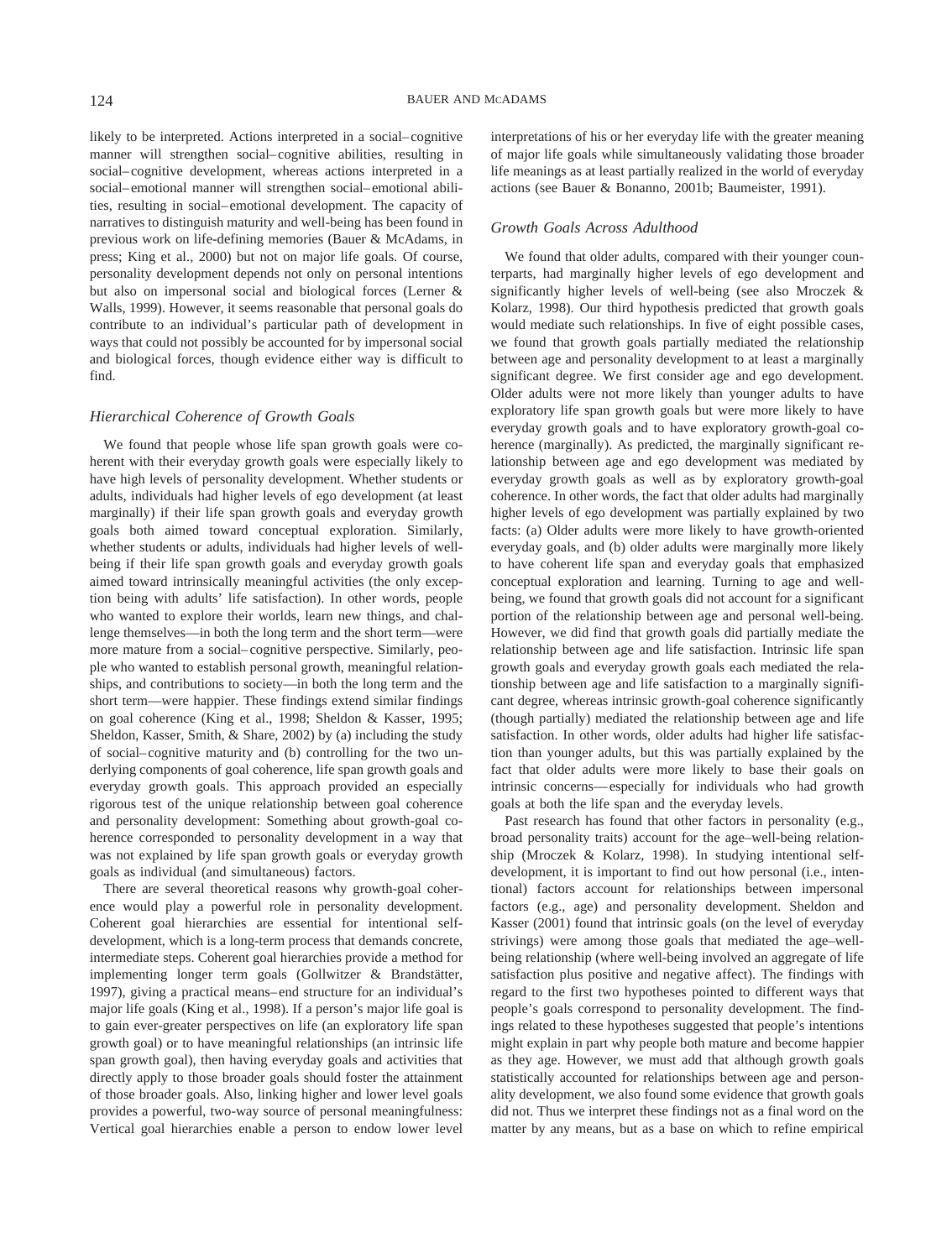questions on such matters. For instance, we think it is important to investigate the differences between personal well-being and life satisfaction when considering age differences and growth goals: The present study and the Sheldon and Kasser (2001) study found that intrinsic goals played a role in mediating the relationship between age and life satisfaction, but the present study did not find that intrinsic goals mediated the relationship between age and personal (multidimensional) well-being.

## *Limitations and Directions*

At this point we wish to point out some cautions regarding interpretation. First, on the topic of development, this was a cross-sectional study. We did not attempt to measure development over time, though the operational definitions of exploratory and intrinsic goals were based on theoretical mechanisms of development. Longitudinal studies would help address questions of intentional self-development more directly. For example, do growthoriented intentions lead to heightened personality development over time? Do individuals actually adopt more intrinsically motivated goals as they get older?

Second, we emphasize that this study was correlational. We did not assume that growth goals caused the development of maturity or well-being nor that high levels of personality development created growth-oriented goals (which could well have been the case). Thus we have been careful not to say that the growth goals measured here led to personality development. In fact, we prefer to think that general underlying patterns of thinking and feeling about one's life were driving both the narrative variables and the variables of personality development (Bauer & Bonanno, 2001b).

Third, the samples came from relatively privileged populations, which likely influenced their goals toward value systems not representative of larger populations. The fact that the student and adult samples did not differ in terms of personality development (and, notably, in terms of ego development) may be attributed to the fact that the student sample, on average, came from a population with cognitive or intellectual privilege. Differences in the two samples' sizes and age ranges also made some perhaps more desirable analyses awkward or impossible.

Fourth, we do not mean to suggest that personality development be equated only with social–cognitive maturity and social– emotional well-being. We viewed personality development at a broader level of analysis, in terms of simply the thinking and feeling sides of development. However, personal growth and personality development could also be conceived of as having many dimensions within social–cognitive maturity (e.g., related concepts such as identity development and moral development) and social–emotional well-being (e.g., approaching happiness, avoiding anxiety and depression). (Of course, personality development could be approached in a different way altogether, e.g., in the intentional cultivation of myriad personal skills. Still, we feel the present model covers two broad trajectories of personality development under which many forms of personality development can be categorized.)

Fifth, the measure of everyday growth goals combined exploratory and intrinsic concerns instead of separating them. Given our coding system, we think the only way to separate the two growth orientations would have been to use a narrative measure of everyday goals, as we did with the life span goals. This would have helped refine the studies conceptually while perhaps making the findings more robust.

Finally, personal growth is not primarily about attaining a particular level of development (e.g., as measured in levels of ego development) but is more about a continual process of identifying, refining, and cultivating one's personal interests (see Rogers, 1961). What we suggest is that a well-rounded and high-level portrait of personal growth and personality development should involve the study of intentions to pursue exploration and intrinsic interests in conjunction with the study of the increasing abilities to think complexly about one's life and to feel good about it as well.

# *Conclusion*

The main conclusions from this article are as follows. First, people who strive toward personal growth are likely to have higher levels of personality development. Second, people who strive toward specific kinds of personal growth are likely to have developed specific kinds of personality development, at least concerning the broad developmental trajectories of social–cognitive maturity and social–emotional well-being. Third, people who integrate their major life goals and their everyday goals by focusing on growth are in a unique position to have higher levels of personality development. Fourth, relations between age and personality development can be accounted for in part by looking at people's individual goals. Finally, growth goals, particularly when studied in narrative form, open a window for researchers and therapists to understand whether people's intentions are likely to lead in personally desirable directions—namely, toward a more complex understanding of their lives and toward a heightened sense of well-being.

# References

- Baron, R. M., & Kenny, D. A. (1986). The moderator–mediator variable distinction in social psychological research: Conceptual, strategic, and statistical considerations. *Journal of Personality and Social Psychology, 51,* 1173–1182.
- Bauer, J. J., & Bonanno, G. A. (2001a). Continuity amid discontinuity: Bridging one's past and present in stories of conjugal bereavement. *Narrative Inquiry, 11,* 123–158.
- Bauer, J. J., & Bonanno, G. A. (2001b). Doing and being well (for the most part): Adaptive patterns of narrative self-evaluation during bereavement. *Journal of Personality, 69,* 451–482.
- Bauer, J. J., & McAdams, D. P. (in press). Personal growth in adults' stories of life transitions. *Journal of Personality.*
- Baumeister, R. F. (1991). *Meanings of life.* New York: Guilford Press.
- Block, J. (1971). *Lives through time.* Berkeley, CA: Bancroft Books.
- Bowlby, J. (1969). *Attachment and loss: Vol. 1. Attachment.* New York: Basic Books.
- Brandtstadter, J. (1999). The self in action and development: Cultural, biosocial, and ontogenetic bases of intentional self-development. In J. Brandtstadter & R. M. Lerner (Eds.), *Action and self-development: Theory and research through the life span* (pp. 37–66). Thousand Oaks, CA: Sage.
- Bruner, J. (1990). *Acts of meaning.* Cambridge, MA: Harvard University Press.
- Bursik, K. (1991). Adaptation to divorce and ego development in adult women. *Journal of Personality and Social Psychology, 60,* 300–306.
- Cantor, N., & Kihlstrom, J. F. (1987). *Personality and social intelligence.* Englewood Cliffs, NJ: Prentice-Hall.
- Carver, C. S., & Scheier, M. F. (1999). Themes and issues in the self-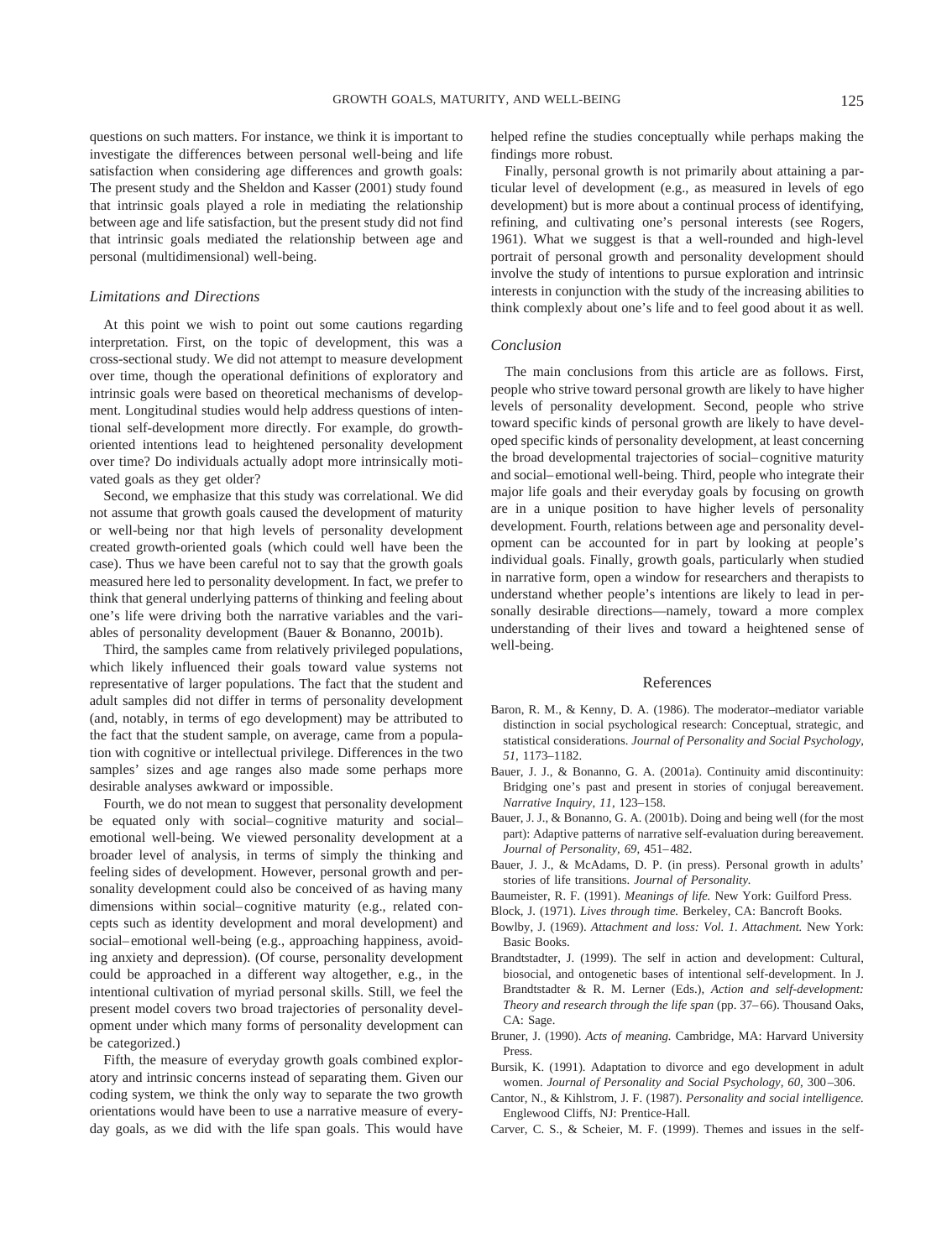regulation of behavior. In R. S. Wyer Jr. (Ed.), *Advances in social cognition: Vol. 12: Perspectives on behavioral self-regulation* (pp. 1–105). Mahwah, NJ: Erlbaum.

- Damon, W., & Hart, D. (1988). *Self-understanding in childhood and adolescence.* Cambridge, England: Cambridge University Press.
- Deci, E. L., & Ryan, R. M. (2000). The "what" and "why" of goal pursuits: Human needs and the self-determination of behavior. *Psychological Inquiry, 11,* 227–268.
- Diener, E., Emmons, R. A., Larson, R. J., & Griffen, S. (1985). The Satisfaction With Life Scale. *Journal of Personality Assessment, 49,* 71–75.
- Emmons, R. A. (1986). Personal strivings: An approach to personality and subjective well-being. *Journal of Personality and Social Psychology, 51,* 1058–1068.
- Emmons, R. A. (1999). *The psychology of ultimate concerns: Motivation and spirituality in personality.* New York: Guilford Press.
- Erikson, E. H. (1994). *Childhood and society.* New York: Norton. (Original work published 1950)
- Freud, S. (1953). *The standard edition of the complete psychological works of Sigmund Freud* (J. Strachey, Ed. and Trans.). London: Hogarth Press.
- Gollwitzer, P. M., & Brandstätter, V. (1997). Implementation intentions and effective goal pursuit. *Journal of Personality and Social Psychology, 73,* 186–199.
- Greenberg, J. R., & Mitchell, S. A. (1983). *Object relations in psychoanalytic theory.* Cambridge, MA: Harvard University Press.
- Harris, J. R. (1995). Where is the child's environment? A group socialization theory of development. *Psychological Review, 102,* 458–489.
- Helson, R., & Roberts, B. W. (1994). Ego development and personality change in adulthood. *Journal of Personality and Social Psychology, 66,* 911–920.
- Helson, R., & Wink, P. (1992). Personality change in women from the early 40s to the early 50s. *Psychology and Aging, 7,* 46–55.
- Hy, L. X., & Loevinger, J. (1996). *Measuring ego development* (2nd ed.) Mahwah, NJ: Erlbaum.
- John, O. P., Pals, J. L., & Westenberg, P. M. (1998). Personality prototypes and ego development: Conceptual similarities and relations in adult women. *Journal of Personality and Social Psychology, 74,* 1093–1108.
- Kasser, T., & Ryan, R. M. (1996). Further examining the American dream: Well-being correlates of intrinsic and extrinsic goals. *Personality and Social Psychology Bulletin, 22,* 281–288.
- King, L. A. (2002). Personal growth and personality development: A forward to the special section. *Journal of Personality, 70,* 1–3.
- King, L. A., Richards, J. H., & Stemmerich, E. (1998). Daily goals, life goals, and worst fears: Means, ends, and subjective well-being. *Journal of Personality, 66,* 713–744.
- King, L. A., Scollon, C. K., Ramsey, C., & Williams, T. (2000). Stories of life transition: Subjective well-being and ego development in parents of children with Down syndrome. *Journal of Research in Personality, 34,* 509–536.
- Klinger, E. (1977). *Meaning and void: Inner experiences and the incentives in people's lives.* Minneapolis: University of Minnesota Press.
- Kohlberg, L. (1969). State and sequence: The cognitive-developmental approach to socialization. In D. A. Goslin (Ed.), *Handbook of socialization theory and research* (pp. 347–480). Skokie, IL: Rand McNally.
- Lerner, R. M., & Walls, T. (1999). Revisiting individuals as producers of their development: From dynamic interactionism to developmental systems. In J. Brandtstadter & R. M. Lerner (Eds.), *Action and selfdevelopment: Theory and research through the life span* (pp. 3–26). Thousand Oaks, CA: Sage.
- Little, B. R. (1989). Personal projects analysis: Trivial pursuits, magnificent obsessions, and the search for coherence. In D. Buss & N. Cantor (Eds.), *Personality psychology: Recent trends and emerging directions* (pp. 15–31). New York: Springer-Verlag.

Loevinger, J. (1976). *Ego development.* San Francisco: Jossey-Bass.

- Loevinger, J. (1993). Conformity and conscientiousness: One factor or two stages? In D. C. Funder, R. D. Parke, C. Tomlinson-Keasey, & K. Widaman (Eds.), *Studying lives through time: Personality and development* (pp. 189–206). Washington, DC: American Psychological Association.
- Loevinger, J., & Wessler, R. (1970). *Measuring ego development I: Construction and use of a sentence completion test.* San Francisco: Jossey-Bass.
- Maslow, A. H. (1968). *Toward a psychology of being.* New York: Van Nostrand Reinhold.
- McAdams, D. P. (1993). *The stories we live by: Personal myths and the making of the self.* New York: Morrow.
- McAdams, D. P. (1995). What do we know when we know a person? *Journal of Personality, 63,* 365–396.
- McAdams, D. P., Diamond, A., de St. Aubin, E., & Mansfield, E. D. (1997). Stories of commitment: The psychosocial construction of generative lives. *Journal of Personality and Social Psychology, 72,* 678– 694.
- McAdams, D. P., Reynolds, J., Lewis, M., Patten, A. H., & Bowman, P. J. (2001). When bad things turn good and good things turn bad: Sequences of redemption and contamination in life narrative and their relation to psychosocial adaptation in midlife adults and in students. *Personality and Social Psychology Bulletin, 27,* 474–485.
- Mroczek, D. K., & Kolarz, C. M. (1998). The effect of age on positive and negative affect: A developmental perspective on happiness. *Journal of Personality and Social Psychology, 75,* 1333–1349.
- Neugarten, B. L. (1979). Time, age, and the life cycle. *American Journal of Psychiatry, 136,* 887–894.
- Piaget, J. (1970). Piaget's theory. In P. Mussen (Ed.), *Carmichael's manual of child psychology* (pp. 703–732). New York: Wiley.
- Plomin, R., & Caspi, A. (1999). Behavioral genetics and personality. In L. A. Pervin & O. P. John (Eds.), *Handbook of personality: Theory and research* (pp. 251–276). New York: Guilford Press.
- Rogers, C. R. (1961). *On becoming a person.* Boston: Houghton Mifflin.
- Ryff, C. D., & Keyes, C. L. M. (1995). The structure of psychological well-being revisited. *Journal of Personality and Social Psychology, 69,* 719–727.
- Seligman, M. E. P., & Csikszentmihalyi, M. (2000). Positive psychology: An introduction. *American Psychologist, 55,* 5–14.
- Sheldon, K. M., & Kasser, T. (1995). Coherence and congruence: Two aspects of personality integration. *Journal of Personality and Social Psychology, 68,* 531–543.
- Sheldon, K. M., & Kasser, T. (2001). Getting older, getting better? Personal strivings and psychosocial maturity across the life-span. *Developmental Psychology, 34,* 491–501.
- Sheldon, K. M., Kasser, T., Smith, K., & Share, T. (2002). Personal goals and psychological growth: Testing an intervention to enhance goal attainment and personality integration. *Journal of Personality, 70,* 5–31.
- Smith, J. (1999). Life planning: Anticipating future life goals and managing personal development. In J. Brandtstadter & R. M. Lerner (Eds.), *Action and self-development: Theory and research through the life span* (pp. 223–256). Thousand Oaks, CA: Sage.
- Turiel, E., Smetana, J. G., & Killen, M. (1991). Social contexts in social cognitive development. In W. M. Kurtines & J. L. Gewirtz (Eds.), *Handbook of moral behavior and development* (pp. 307–332). Hillsdale, NJ: Erlbaum.
- Vaillant, G. E. (1977). *Adaptation to life.* Cambridge, MA: Harvard University Press.
- Vaillant, G. E., & McCullough, L. (1987). The Washington University Sentence Completion Test compared with other measures of adult ego development. *American Journal of Psychiatry, 144,* 1189–1194.
- Vallacher, R. R., & Wegner, D. M. (1987). What do people think they're doing? Action identification and human behavior. *Psychological Review, 94,* 3–15.